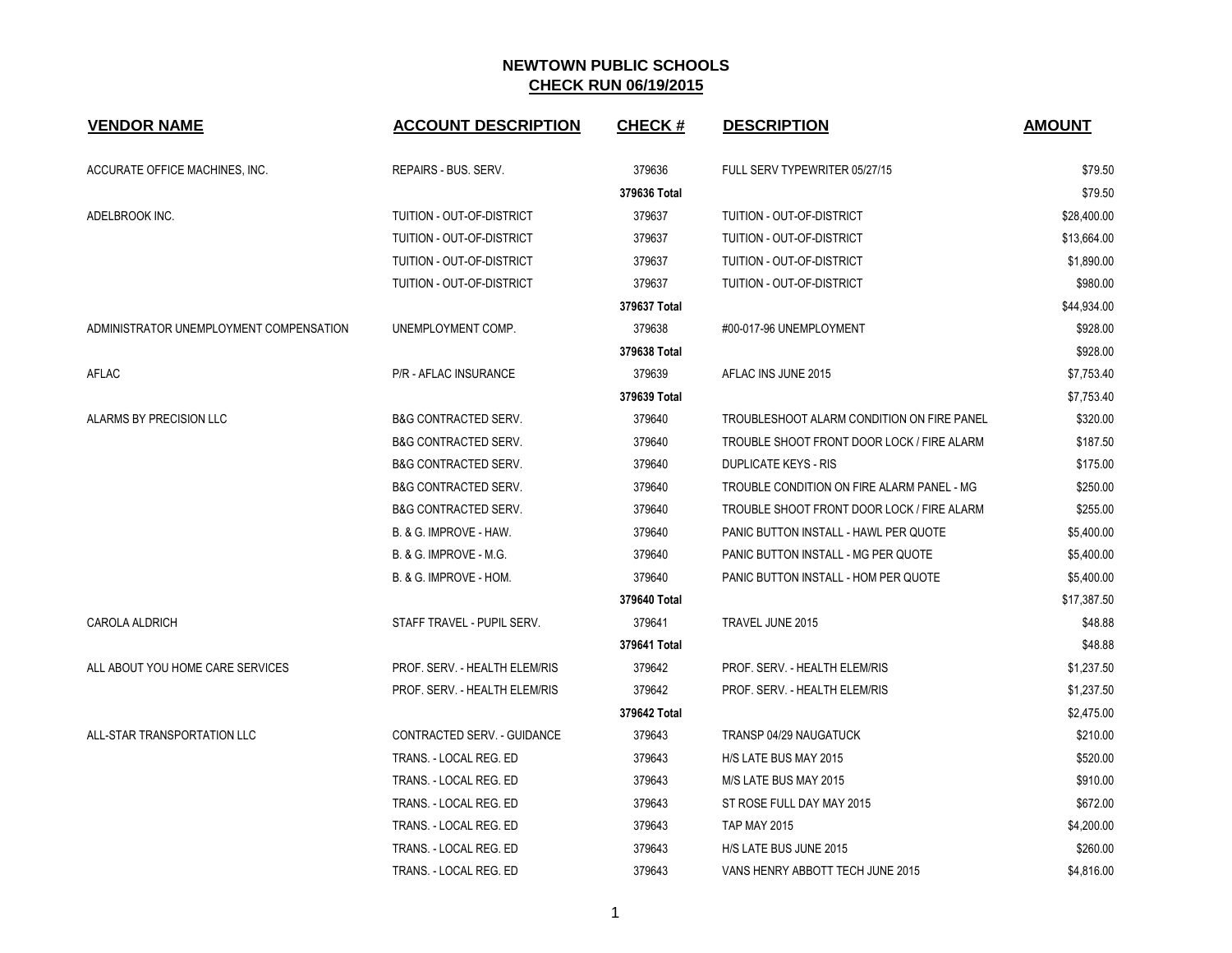| <b>VENDOR NAME</b>          | <b>ACCOUNT DESCRIPTION</b> | CHECK # | <b>DESCRIPTION</b>                                | <b>AMOUNT</b> |
|-----------------------------|----------------------------|---------|---------------------------------------------------|---------------|
| ALL-STAR TRANSPORTATION LLC | TRANS. - PRIVATE           | 379643  | ST ROSE HALF DAY MAY 2015                         | \$672.00      |
|                             | <b>TRANS. - PRIVATE</b>    | 379643  | ST ROSE JUNE 2015                                 | \$4,840.00    |
|                             | TRANS. - MAGNET SCH.       | 379643  | EXTRA BUS MAGNET MAY 2015                         | \$84.00       |
|                             | TRANS. - NONNEWAUG         | 379643  | NONNEWAUG JUNE 2015                               | \$880.00      |
|                             | TRANS. - VO/TECH.          | 379643  | VANS HENRY ABBOTT TECH JUNE 2015                  | \$1,760.00    |
|                             | TRANS. - LOCAL SPECIAL ED  | 379643  | MIDDAY PRE-K SPEC-ED MAY 2015                     | \$4,875.00    |
|                             | TRANS. - LOCAL SPECIAL ED  | 379643  | <b>MONITORS SPEC ED MAY 2015</b>                  | \$9,308.70    |
|                             | TRANS. - LOCAL SPECIAL ED  | 379643  | MONITORS SPEC ED JUNE 2015                        | \$6,011.28    |
|                             | TRANS. - LOCAL SPECIAL ED  | 379643  | MIDDAY PREK SPEC ED JUNE 2015                     | \$2,400.00    |
|                             | TRANS. - OUT-OF-DISTRICT   | 379643  | WORKER PROGRAM SPEC-ED MAY 2015                   | \$1,875.00    |
|                             | TRANS. - OUT-OF-DISTRICT   | 379643  | WORKER PROGRAM SPEC ED JUNE 2015                  | \$1,000.00    |
|                             | TRANS. - LOCAL REG. ED     | 379643  | LOCAL TRANS FOR 2014-15                           | \$226,534.02  |
|                             | <b>TRANS. - PRIVATE</b>    | 379643  | ST. ROSE TRANS                                    | \$21,498.29   |
|                             | <b>TRANS. - PRIVATE</b>    | 379643  | <b>FRASER WOODS TRANS</b>                         | \$5,015.00    |
|                             | <b>TRANS. - PRIVATE</b>    | 379643  | HOUSATONIC VALLEY TRANS                           | \$4,867.50    |
|                             | TRANS. - MAGNET SCH.       | 379643  | MAGNET TRANS FOR 2014-15                          | \$2,970.00    |
|                             | TRANS. - MAGNET SCH.       | 379643  | <b>ECA/ACCES TRANS</b>                            | \$4,130.00    |
|                             | TRANS. - MAGNET SCH.       | 379643  | <b>RCA/CES TRANS</b>                              | \$4,130.00    |
|                             | TRANS. - NONNEWAUG         | 379643  | NONNEWAUG TRANS                                   | \$3,891.50    |
|                             | TRANS. - VO/TECH.          | 379643  | <b>HATS TRANS</b>                                 | \$5,339.50    |
|                             | TRANS. - LOCAL SPECIAL ED  | 379643  | LOCAL SPED TRANS - W/C BUSES FOR 2014-15          | \$16,195.50   |
|                             | TRANS. - LOCAL SPECIAL ED  | 379643  | LOCAL SPED TRANS-                                 | \$14,900.00   |
|                             | STUDENT TRAVEL - SPORTS    | 379643  | SPORTS TRANSPORTATION                             | \$1,855.00    |
|                             | STUDENT TRAVEL - SPORTS    | 379643  | SPORTS TRANSPORTATION                             | \$3,805.00    |
|                             | STUDENT TRAVEL - SPORTS    | 379643  | SPORTS TRANSPORTATION                             | \$210.00      |
|                             | STUDENT TRAVEL - CLASSROOM | 379643  | Buses to RIS for grade 4 orientation, no shipping | \$172.00      |
|                             | STUDENT TRAVEL - CLASSROOM | 379643  | Transportation to Middle Gate and Hawley          | \$170.00      |
|                             | STUDENT TRAVEL - CLASSROOM | 379643  | Transportation to Sandy Hook 4/20/15              | \$85.00       |
|                             | STUDENT TRAVEL - CLASSROOM | 379643  | Transportation to HOM 4/22/15                     | \$85.00       |
|                             | STUDENT TRAVEL - CLASSROOM | 379643  | Student travel to NMS 4/22/15                     | \$255.00      |
|                             | STUDENT TRAVEL - CLASSROOM | 379643  | Student travel to NMS 4/24/15                     | \$170.00      |
|                             | STUDENT TRAVEL - CLASSROOM | 379643  | Student travel to NMS 4/23/15                     | \$255.00      |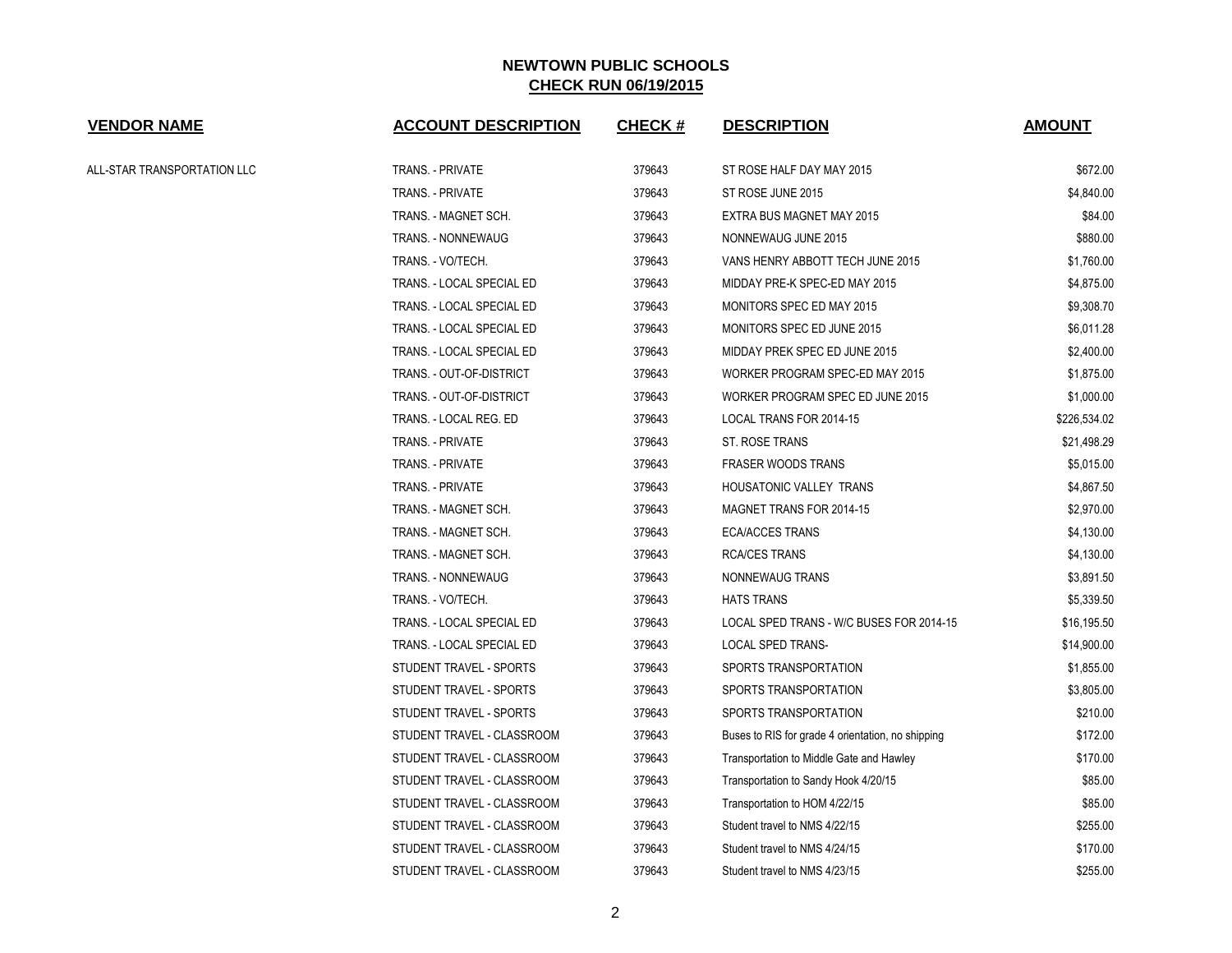| <b>VENDOR NAME</b>                   | <b>ACCOUNT DESCRIPTION</b>      | <b>CHECK#</b> | <b>DESCRIPTION</b>                        | <b>AMOUNT</b> |
|--------------------------------------|---------------------------------|---------------|-------------------------------------------|---------------|
| ALL-STAR TRANSPORTATION LLC          | DUE FROM S.H. FOUNDATION        | 379643        | RIS LATE BUS MAY 2015                     | \$1,950.00    |
|                                      |                                 | 379643 Total  |                                           | \$363,777.29  |
| ASHLEY N. ALLEN                      | STAFF TRAIN. - PUPIL SERV.      | 379644        | TRAVEL JUNE 2015                          | \$13.57       |
|                                      |                                 | 379644 Total  |                                           | \$13.57       |
| <b>LAURA ALTIERI</b>                 | OFF. SUPPLIES - ADMIN.          | 379645        | <b>PROF DEV SUPPLIES</b>                  | \$19.70       |
|                                      |                                 | 379645 Total  |                                           | \$19.70       |
| AMAZON                               | <b>SUPPLIES - LIBRARY</b>       | 379646        | Amazon Book Order *see attached*          | \$21.00       |
|                                      | SUPPLIES - LIBRARY              | 379646        | Amazon Book Order *see attached*          | \$1.99        |
|                                      | SUPPLIES - LIBRARY              | 379646        | shipping                                  | \$0.02        |
|                                      | SUPPLIES - LIBRARY              | 379646        | Amazon Book Order *see attached*          | \$18.00       |
|                                      |                                 | 379646 Total  |                                           | \$41.01       |
| AMAZON                               | CONTRACTED SERV. - CLASSRM      | 379647        | For student gifts/awards for end of year  | \$65.71       |
|                                      | CONTRACTED SERV. - CLASSRM      | 379647        | For student gifts/awards for end of year  | \$200.00      |
|                                      | CONTRACTED SERV. - CLASSRM      | 379647        | For student gifts/awards for end of year  | \$27.92       |
|                                      | CONTRACTED SERV. - CLASSRM      | 379647        | For student gifts/awards for end of year  | \$70.00       |
|                                      | <b>TEXTBOOKS - ENGLISH</b>      | 379647        | Book: Warriors Don t Cry                  | \$219.90      |
|                                      |                                 | 379647 Total  |                                           | \$583.53      |
| AMAZON                               | <b>TEXTBOOKS - CLASSROOM</b>    | 379648        | Grade 3 classroom libraries, see attached | \$7.59        |
|                                      | <b>TEXTBOOKS - SUPER.</b>       | 379648        | 25 LEADERS OF THEIR OWN                   | \$482.59      |
|                                      | <b>TEXTBOOKS - SUPER.</b>       | 379648        | 25 LEADERS OF THEIR OWN                   | \$152.40      |
|                                      | TEXTBOOKS - CURR. DEVELOP.      | 379648        | Teach Like a Champion 30 copies           | \$649.50      |
|                                      |                                 | 379648 Total  |                                           | \$1,292.08    |
| AMERICAN INDUSTRIAL TECHNOLOGIES LLC | <b>B&amp;G CONTRACTED SERV.</b> | 379649        | WATER TREATMENT PROGRAM                   | \$250.00      |
|                                      |                                 | 379649 Total  |                                           | \$250.00      |
| CARMELLA AMODEO                      | STAFF TRAVEL - INFO. TECH.      | 379650        | TRAVEL MAY 2015                           | \$151.63      |
|                                      |                                 | 379650 Total  |                                           | \$151.63      |
| APPS UNIVERSITY                      | STAFF TRAIN. - CLASSROOM        | 379651        | CT Google in Education Summit             | \$275.00      |
|                                      |                                 | 379651 Total  |                                           | \$275.00      |
| AQUARION WATER COMPANY OF CT         | WATER - H.                      | 379652        | WATER 200332183 32 THOU GAL               | \$369.84      |
|                                      | WATER - M.G.                    | 379652        | WATER 200331002 58 THOU GAL               | \$517.47      |
|                                      | WATER - M.S.                    | 379652        | WATER 200330637 92 THOU GAL               | \$696.43      |
|                                      | WATER - H.S.                    | 379652        | WATER 200328870 372 THOU GAL              | \$2,202.18    |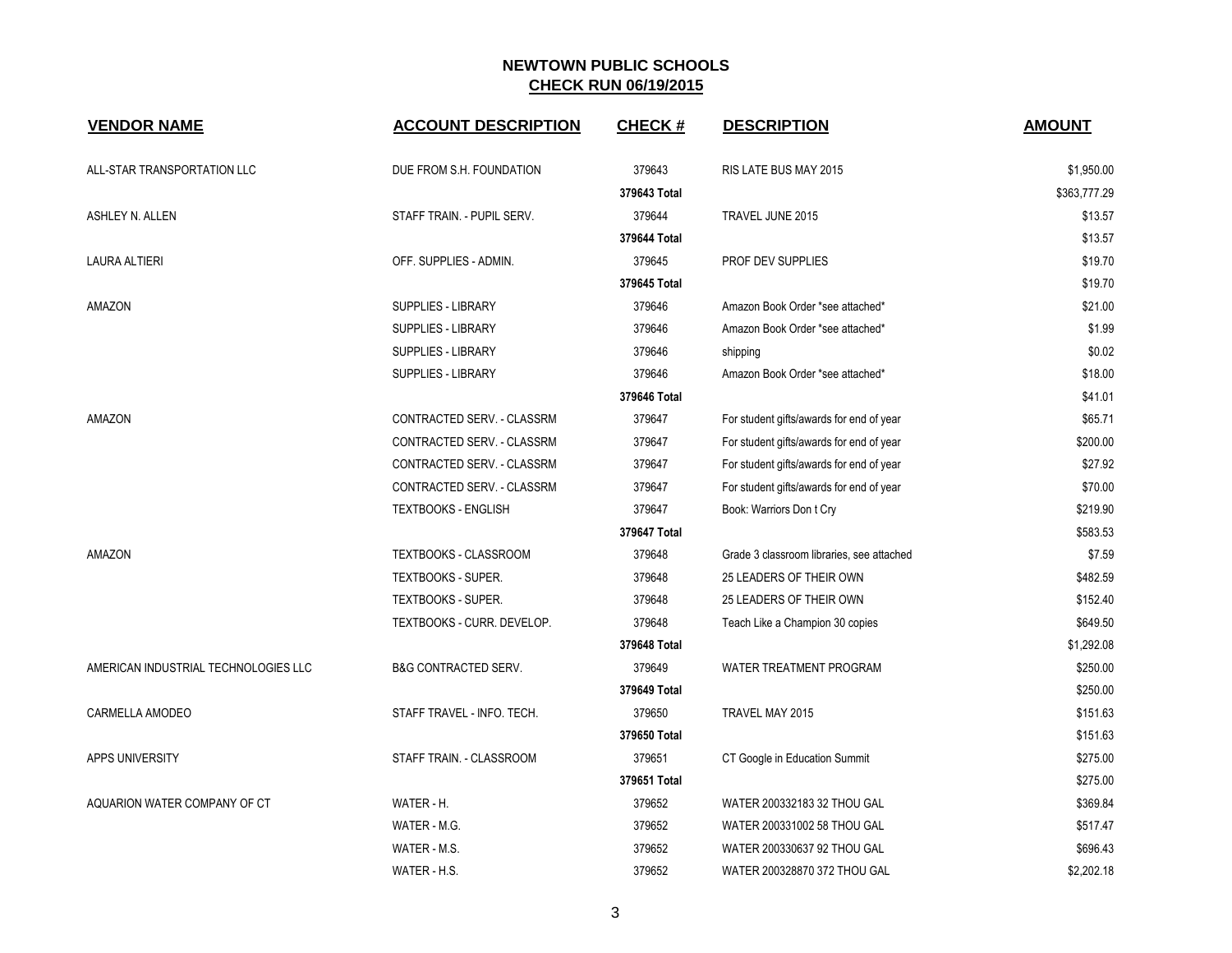| <b>VENDOR NAME</b>               | <b>ACCOUNT DESCRIPTION</b>          | <b>CHECK#</b> | <b>DESCRIPTION</b>                          | <b>AMOUNT</b> |
|----------------------------------|-------------------------------------|---------------|---------------------------------------------|---------------|
| AQUARION WATER COMPANY OF CT     | WATER - H.S.                        | 379652        | WATER200331205 SNACK SHACK                  | \$29.55       |
|                                  | WATER - H.S.                        | 379652        | WATER 200328345 588 THOU GAL                | \$3.396.27    |
|                                  |                                     | 379652 Total  |                                             | \$7,211.74    |
| ASSOCIATED REFUSE HAULERS        | <b>REFUSE REMOVAL</b>               | 379653        | REFUSE DISPOSAL - ALL SCHOOLS 2014-2015     | \$7,508.07    |
|                                  | <b>REFUSE REMOVAL</b>               | 379653        | CARDBOARD RECYCLING - ALL SCHOOLS 2014-2015 | \$40.00       |
|                                  | <b>REFUSE REMOVAL</b>               | 379653        | CARDBOARD RECYCLING - ALL SCHOOLS 2014-2015 | \$190.00      |
|                                  | <b>REFUSE REMOVAL</b>               | 379653        | CARDBOARD RECYCLING - ALL SCHOOLS 2014-2015 | \$98.00       |
|                                  | <b>REFUSE REMOVAL</b>               | 379653        | CARDBOARD RECYCLING - ALL SCHOOLS 2014-2015 | \$134.00      |
|                                  | <b>REFUSE REMOVAL</b>               | 379653        | CARDBOARD RECYCLING - ALL SCHOOLS 2014-2015 | \$280.00      |
|                                  | <b>REFUSE REMOVAL</b>               | 379653        | CARDBOARD RECYCLING - ALL SCHOOLS 2014-2015 | \$118.00      |
|                                  | <b>REFUSE REMOVAL</b>               | 379653        | CARDBOARD RECYCLING - ALL SCHOOLS 2014-2015 | \$280.00      |
|                                  |                                     | 379653 Total  |                                             | \$8,648.07    |
| AUTO HOME COMMERCIAL             | <b>B&amp;G CONTRACTED SERV.</b>     | 379654        | REPLACE 2 CLOCKS - HOM                      | \$580.12      |
|                                  | <b>B&amp;G CONTRACTED SERV.</b>     | 379654        | REPLACE CLOCK IN CAFÉ / SUPPLY BATTERY      | \$290.06      |
|                                  | <b>B&amp;G CONTRACTED SERV.</b>     | 379654        | REPLACE CLOCKS IN A214 / C090 / CONF ROOM   | \$957.82      |
|                                  | <b>B&amp;G CONTRACTED SERV.</b>     | 379654        | REPLACE CLOCK IN CAFÉ / SUPPLY BATTERY      | \$89.95       |
|                                  | <b>B&amp;G CONTRACTED SERV.</b>     | 379654        | REPLACE CLOCKS IN A214 / C090 / CONF ROOM   | \$290.06      |
|                                  |                                     | 379654 Total  |                                             | \$2,208.01    |
| <b>AUTO HOME COMMERCIAL</b>      | B. & G. IMPROVE - CHS.              | 379655        | OUTDOOR SPEAKER SYSTEM INSTALL - SH         | \$3,457.80    |
|                                  |                                     | 379655 Total  |                                             | \$3,457.80    |
| AUTOMATED BUILDING SYSTEMS. INC. | <b>B&amp;G CONTRACTED SERV.</b>     | 379656        | HVAC REPAIRS - REPLACE IMMERSION PUMP - RIS | \$444.56      |
|                                  |                                     | 379656 Total  |                                             | \$444.56      |
| <b>BAGEL DELIGHT</b>             | OFF. SUPPLIES - SUPER.              | 379657        | BREAKFAST BOE 06/05/2015                    | \$54.95       |
|                                  | CONTRACTED SERV. - B.O.E.           | 379657        | BAGELS BOE 06/12/2015                       | \$189.95      |
|                                  |                                     | 379657 Total  |                                             | \$244.90      |
| <b>BRIAN BALLERINI</b>           | <b>B&amp;G SUPPLIES - CUSTODIAL</b> | 379658        | SHOES (50059)                               | \$45.19       |
|                                  |                                     | 379658 Total  |                                             | \$45.19       |
| <b>LAURA BATTISTI</b>            | STAFF TRAVEL - CLASSROOM            | 379659        | TRAVEL UCONN INSTRUCTION ORIENTATION        | \$99.54       |
|                                  |                                     | 379659 Total  |                                             | \$99.54       |
| <b>BENHAVEN</b>                  | PROF. SERV. - PSYCH/MED. EVAL.      | 379660        | PROF. SERV. - PSYCH/MED. EVAL.              | \$108.75      |
|                                  | PROF. SERV. - PSYCH/MED. EVAL.      | 379660        | PROF. SERV. - PSYCH/MED. EVAL.              | \$870.00      |
|                                  |                                     | 379660 Total  |                                             | \$978.75      |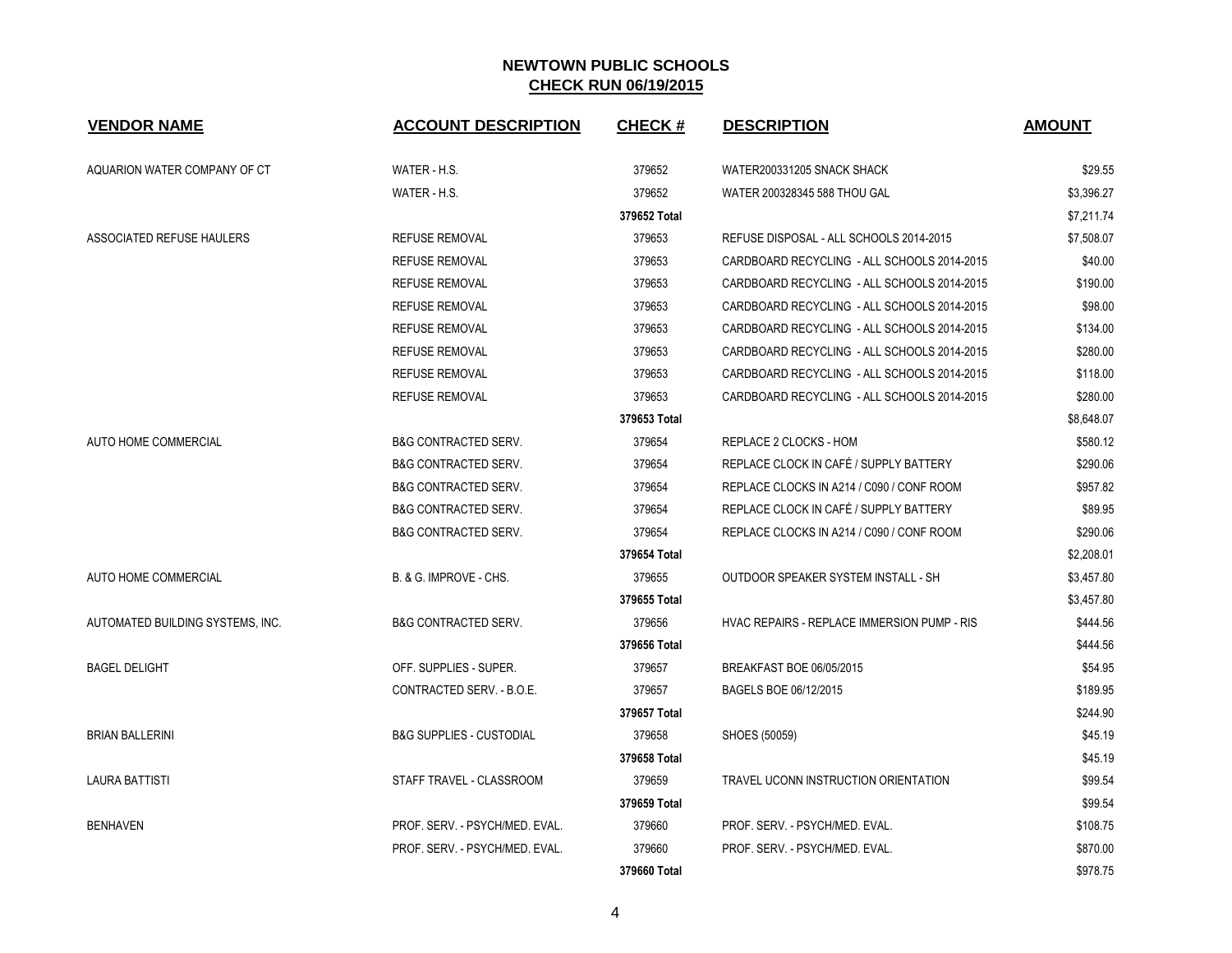| <b>VENDOR NAME</b>                 | <b>ACCOUNT DESCRIPTION</b>      | <b>CHECK#</b> | <b>DESCRIPTION</b>                                  | <b>AMOUNT</b> |
|------------------------------------|---------------------------------|---------------|-----------------------------------------------------|---------------|
| BERCHEM, MOSES & DEVLIN, P.C.      | PROF. SERV. - SP. ED. LEGAL     | 379661        | SERV SPEC-ED APRIL 2015                             | \$10,222.00   |
|                                    | PROF. SERV. - SP. ED. LEGAL     | 379661        | SPEC-ED SERV MAY 2015                               | \$11,453.50   |
|                                    | PROF. SERV. - SUPER.            | 379661        | GEN ED MAY 2015                                     | \$5,473.00    |
|                                    |                                 | 379661 Total  |                                                     | \$27,148.50   |
| BERKSHIRE SEPTIC & PORTABLE TOILET | <b>EQUIP RENTAL - SPORTS</b>    | 379662        | RENTAL OF PORT O POTTY FOR THE YEAR                 | \$240.00      |
|                                    |                                 | 379662 Total  |                                                     | \$240.00      |
| THE BOOKSOURCE                     | TEXTBOOKS - CLASSROOM           | 379663        | K-4 Assorted Reading Material                       | \$1,091.31    |
|                                    | TEXTBOOKS - CLASSROOM           | 379663        | K-4 Assorted Reading Material (Please See Attached) | \$40.14       |
|                                    |                                 | 379663 Total  |                                                     | \$1,131.45    |
| <b>JILL BRACKSIECK</b>             | INSTR. SUPPLIES - CLASSROOM     | 379664        | SUPPLIES FOR SCILAB                                 | \$61.78       |
|                                    |                                 | 379664 Total  |                                                     | \$61.78       |
| GINA BRADBURY P.T.                 | STAFF TRAVEL - PUPIL SERV.      | 379665        | TRAVEL MAY 2015                                     | \$76.07       |
|                                    |                                 | 379665 Total  |                                                     | \$76.07       |
| CONNIE A K. BRESCIA RN             | OFF. SUPPLIES - ELEM.           | 379666        | PLASTIC CUPS M/G                                    | \$8.99        |
|                                    |                                 | 379666 Total  |                                                     | \$8.99        |
| <b>BUG BUSTER INC.</b>             | <b>B&amp;G CONTRACTED SERV.</b> | 379667        | MONTHLY PEST CONTROL - ALL SCHOOLS (2014-2015)      | \$200.00      |
|                                    | <b>B&amp;G CONTRACTED SERV.</b> | 379667        | MONTHLY PEST CONTROL - ALL SCHOOLS (2014-2015)      | \$75.00       |
|                                    |                                 | 379667 Total  |                                                     | \$275.00      |
| <b>SABRINA BYRNE</b>               | STAFF TRAVEL - SPORTS           | 379668        | TRAVEL MAY 2015                                     | \$24.50       |
|                                    |                                 | 379668 Total  |                                                     | \$24.50       |
| DEBRA J. CARTY                     | STAFF TRAVEL - PUPIL SERV.      | 379669        | TRAVEL JAN 2015 - MAY 2015                          | \$163.50      |
|                                    | STAFF TRAVEL - PUPIL SERV.      | 379669        | TRAVEL SEPT 2014 - DEC 2014                         | \$137.93      |
|                                    |                                 | 379669 Total  |                                                     | \$301.43      |
| CBS LLC                            | <b>REPAIRS - ENGLISH</b>        | 379670        | LCD REPLACEMENT PROJECTOR BULBS                     | \$237.00      |
|                                    |                                 | 379670 Total  |                                                     | \$237.00      |
| CCSN                               | TUITION - OUT-OF-DISTRICT       | 379671        | TUITION - OUT-OF-DISTRICT                           | \$437.50      |
|                                    |                                 | 379671 Total  |                                                     | \$437.50      |
| CED                                | <b>B&amp;G CONTRACTED SERV.</b> | 379672        | <b>FLOOR OUTLET COVERS - RIS</b>                    | \$443.50      |
|                                    | <b>B&amp;G CONTRACTED SERV.</b> | 379672        | <b>F-WING EMERG LT BALLASTS / SPECIAL BULBS</b>     | \$1,294.00    |
|                                    |                                 | 379672 Total  |                                                     | \$1,737.50    |
| <b>CES</b>                         | REPAIRS - SP/HEAR.              | 379673        | TECH EVALS FOR REED STUDENTS                        | \$402.00      |
|                                    | REPAIRS - SP/HEAR.              | 379673        | TECH CONSULTS FOR REED STUDENT                      | \$326.00      |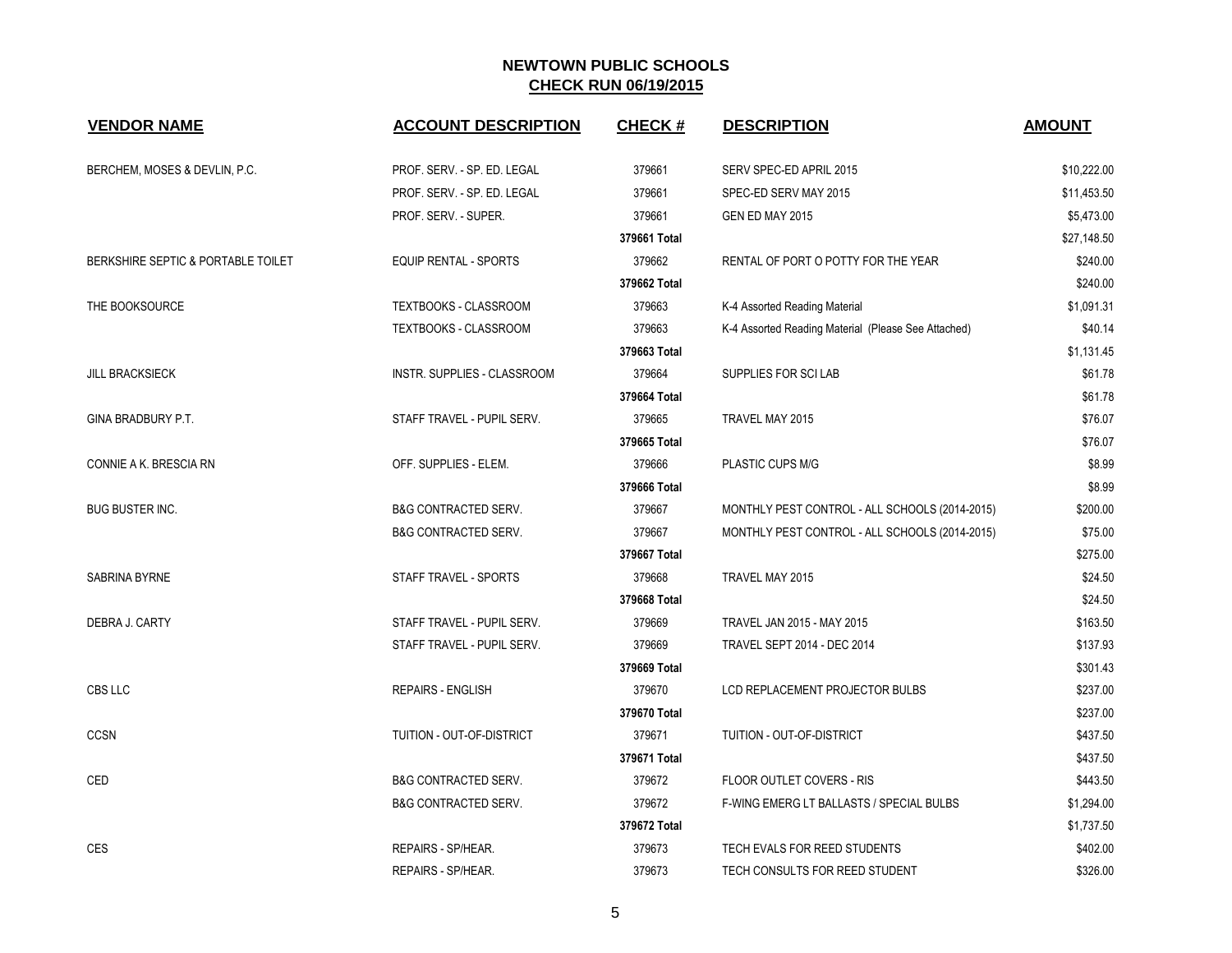| <b>VENDOR NAME</b>                  | <b>ACCOUNT DESCRIPTION</b>       | <b>CHECK#</b> | <b>DESCRIPTION</b>                        | <b>AMOUNT</b> |
|-------------------------------------|----------------------------------|---------------|-------------------------------------------|---------------|
| CES                                 | REPAIRS - SP/HEAR.               | 379673        | TECH EVAL HOM STUDENT                     | \$1,084.00    |
|                                     | CONTRACTED SERV. - SP/HEAR.      | 379673        | TECH EVAL HAWLEY STUDENT                  | \$1,083.00    |
|                                     |                                  | 379673 Total  |                                           | \$2,895.00    |
| CHAINSAWS UNLIMITED, INC.           | <b>EMERGENCY REPAIRS - M.S.</b>  | 379674        | MACHINE REPAIR PART - NMS                 | \$65.28       |
|                                     |                                  | 379674 Total  |                                           | \$65.28       |
| FREDERIC L. CHAMBERLAIN CENTER INC. | TUITION - OUT-OF-DISTRICT        | 379675        | RESIDENTIAL PROGRAM                       | \$11,316.24   |
|                                     |                                  | 379675 Total  |                                           | \$11,316.24   |
| CHARTWELLS (BOE)                    | OFF. SUPPLIES - ADMIN.           | 379676        | PARENT MEETING                            | \$45.00       |
|                                     | CONTRACTED SERV. - SOC. STUDIES  | 379676        | 5/18/15 TO INVOICE FOR LUNCHES AND SNACKS | \$142.75      |
|                                     |                                  | 379676 Total  |                                           | \$187.75      |
| CLASSROOM DIRECT/SCHOOL SPECIALTY   | <b>INSTR. SUPPLIES - ENGLISH</b> | 379677        | 9141864424 School Planner(tressa)         | (\$32.70)     |
|                                     | OTHER SUPPLIES - CONT. ED.       | 379677        | SUPPLIES SEE ATTACHED LIST CONT. ED.      | \$450.59      |
|                                     |                                  | 379677 Total  |                                           | \$417.89      |
| CMRS-POC                            | POSTAGE - ADMIN.                 | 379678        | POSTAGE # 08013733                        | \$900.00      |
|                                     | POSTAGE - GUIDANCE               | 379678        | POSTAGE # 08013733                        | \$400.00      |
|                                     |                                  | 379678 Total  |                                           | \$1,300.00    |
| <b>LIANE COHAGEN</b>                | STAFF TRAVEL - PUPIL SERV.       | 379679        | TRAVEL JUNE 2015                          | \$112.70      |
|                                     |                                  | 379679 Total  |                                           | \$112.70      |
| CONN JUNIOR REPUBLIC INC.           | TUITION - OUT-OF-DISTRICT        | 379680        | TUITION - OUT-OF-DISTRICT                 | \$4,713.60    |
|                                     | TUITION - OUT-OF-DISTRICT        | 379680        | TUITION - OUT-OF-DISTRICT                 | \$4,713.60    |
|                                     | TUITION - OUT-OF-DISTRICT        | 379680        | TUITION - OUT-OF-DISTRICT                 | \$4,713.60    |
|                                     |                                  | 379680 Total  |                                           | \$14,140.80   |
| <b>LAUREN CONNOR</b>                | STAFF TRAVEL - PUPIL SERV.       | 379681        | TRAVEL APRIL - JUNE 2015                  | \$151.13      |
|                                     | INSTR. SUPPLIES - SP. ED. PREK-8 | 379681        | OFFICE SUPPLIES                           | \$49.50       |
|                                     |                                  | 379681 Total  |                                           | \$200.63      |
| <b>JENNA CONNORS</b>                | STAFF TRAVEL - ADMIN.            | 379682        | <b>ASSOR SUPPLIES</b>                     | \$122.02      |
|                                     |                                  | 379682 Total  |                                           | \$122.02      |
| <b>NANCY CONRON</b>                 | STAFF TRAVEL - STAFF DEVELOP.    | 379683        | TRAVEL MAY 2015                           | \$119.43      |
|                                     |                                  | 379683 Total  |                                           | \$119.43      |
| <b>THOMAS CONWAY</b>                | TRAINING & PROF. DEVELOP.        | 379684        | CONN. GUARD CARD FEES                     | \$179.75      |
|                                     |                                  | 379684 Total  |                                           | \$179.75      |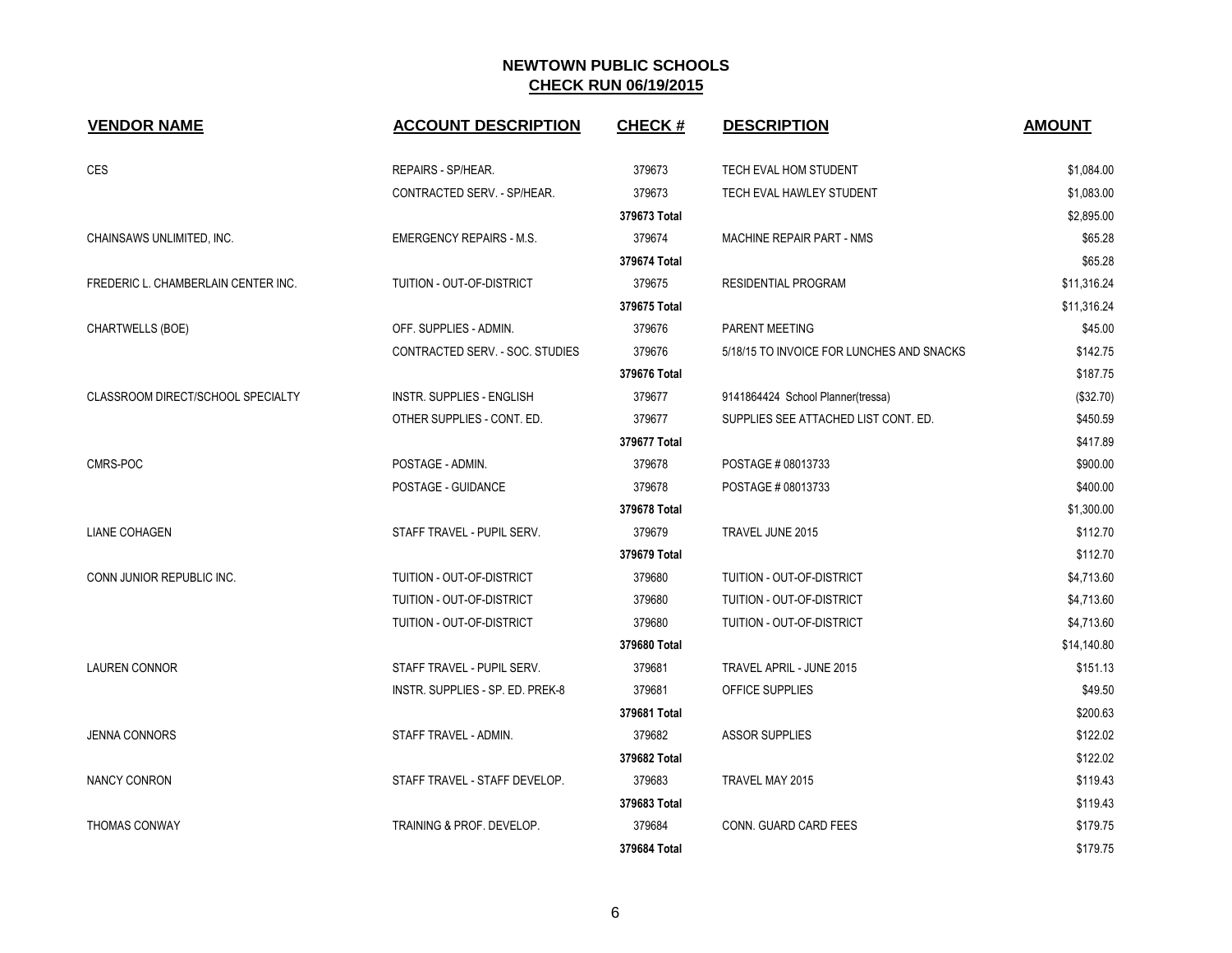| <b>VENDOR NAME</b>                 | <b>ACCOUNT DESCRIPTION</b>      | <b>CHECK#</b> | <b>DESCRIPTION</b>                               | <b>AMOUNT</b> |
|------------------------------------|---------------------------------|---------------|--------------------------------------------------|---------------|
| JOHN CORCORAN                      | STAFF TRAVEL - SECURITY         | 379685        | <b>TRAVEL SECURITY</b>                           | \$43.70       |
|                                    |                                 | 379685 Total  |                                                  | \$43.70       |
| <b>KRISTINE COTTON</b>             | <b>TUTORS - HOMEBOUND</b>       | 379686        | HOMEBOUND TUTOR THRU JUNE                        | \$756.00      |
|                                    |                                 | 379686 Total  |                                                  | \$756.00      |
| CREATIVE MUSIC & ARTS LLC          | <b>REPAIRS - MUSIC</b>          | 379687        | Invoice # 636741 - Viola repair - Model: E107    | \$20.00       |
|                                    | <b>REPAIRS - MUSIC</b>          | 379687        | Invoice #637419 Cello repair - Model e22013      | \$36.00       |
|                                    | <b>REPAIRS - MUSIC</b>          | 379687        | Invoice #637415 - Cello repair - Model ES517     | \$180.00      |
|                                    | <b>REPAIRS - MUSIC</b>          | 379687        | Invoice #640396 - Tenor Sax repair - Model YTS52 | \$120.00      |
|                                    | <b>REPAIRS - MUSIC</b>          | 379687        | Invoice #640394 Bass Clarinet repair - Moel 7166 | \$65.00       |
|                                    | <b>REPAIRS - MUSIC</b>          | 379687        | Invoice #017813 - Baro Sax repair - Model YBS-52 | \$85.00       |
|                                    |                                 | 379687 Total  |                                                  | \$506.00      |
| <b>CRYSTAL ROCK</b>                | INSTR. SUPPLIES - CLASSROOM     | 379688        | Delivery of 15 5-gallon Water Bottles, per month | \$45.00       |
|                                    | INSTR. SUPPLIES - CLASSROOM     | 379688        | rental of water cooler/heater,                   | \$3.00        |
|                                    |                                 | 379688 Total  |                                                  | \$48.00       |
| CUTTING EDGE HOME SERVICES LLC     | <b>B&amp;G CONTRACTED SERV.</b> | 379689        | <b>GRASS CUTTING (MAY) - RIS</b>                 | \$180.00      |
|                                    |                                 | 379689 Total  |                                                  | \$180.00      |
| DAVIDSON TITLES, INC.              | SUPPLIES - LIBRARY              | 379690        | Books and processing not to exceed \$1700.       | \$1,169.47    |
|                                    | SUPPLIES - LIBRARY              | 379690        | Books and processing not to exceed \$1700.       | \$497.63      |
|                                    |                                 | 379690 Total  |                                                  | \$1,667.10    |
| DELL MARKETING L.P.                | EQUIPMENT - INFO. TECH.         | 379691        | Dell Precision T1700 SFF 8GB, 500 GB             | \$815.00      |
|                                    |                                 | 379691 Total  |                                                  | \$815.00      |
| <b>EAGLE FENCE &amp; GUARDRAIL</b> | <b>EMERGENCY REPAIRS - RIS.</b> | 379692        | REPAIR CHAIN-LINK FENCE DUE TO MOTOR VEHICLE     | \$2,382.24    |
|                                    |                                 | 379692 Total  |                                                  | \$2,382.24    |
| EAST RIVER ENERGY INC.             | FUEL OIL - HOM.                 | 379693        | OIL 5037H 2000.0 GAL                             | \$5,980.00    |
|                                    | FUEL OIL - M.S.                 | 379693        | OIL 5037H 3858.0 GAL                             | \$11,535.43   |
|                                    | <b>ENERGY - OIL</b>             | 379693        | OIL 5037H 2700.0 GAL                             | \$8,073.00    |
|                                    | FUEL OIL - S.H.                 | 379693        | OIL 17827D 1342.0 GALS                           | \$4,012.57    |
|                                    |                                 | 379693 Total  |                                                  | \$29,601.00   |
| <b>EASTCONN</b>                    | STAFF TRAIN. - ELEM.            | 379694        | Eastconn Conference                              | \$50.00       |
|                                    |                                 | 379694 Total  |                                                  | \$50.00       |
| EDUCATION CONNECTION               | TRANS. - OUT-OF-DISTRICT        | 379695        | TRANS. - OUT-OF-DISTRICT                         | \$84,211.00   |
|                                    | PROF. SERV. - PSYCH/MED. EVAL.  | 379695        | PROF. SERV. - PSYCH/MED. EVAL.                   | \$1,029.11    |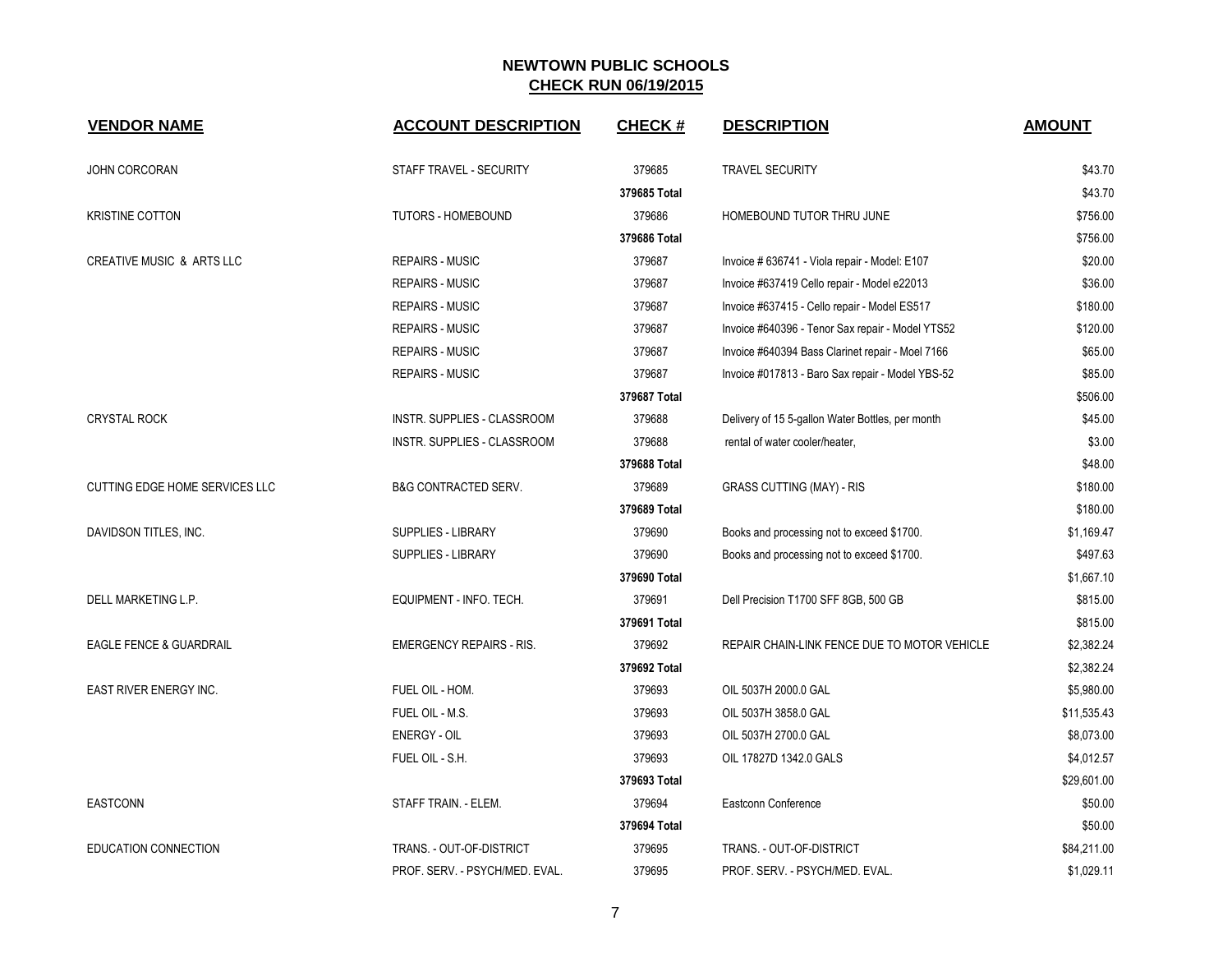| <b>VENDOR NAME</b>               | <b>ACCOUNT DESCRIPTION</b>           | <b>CHECK#</b> | <b>DESCRIPTION</b>                                  | <b>AMOUNT</b> |
|----------------------------------|--------------------------------------|---------------|-----------------------------------------------------|---------------|
| EDUCATION CONNECTION             | TRANS. - OUT OF DISTRICT             | 379695        | TRANS. - OUT OF DISTRICT                            | \$1,440.00    |
|                                  |                                      | 379695 Total  |                                                     | \$86,680.11   |
| ELITE GIFTS JEWELRY & AWARDS     | CONTRACTED SERV. - B.O.E.            | 379696        | 12-CRYSTAL #412 APPLES ENGRAVED                     | \$936.00      |
|                                  | CONTRACTED SERV. - B.O.E.            | 379696        | 1-CRYSTAL #412 APPLES ENGRAVED                      | \$96.18       |
|                                  |                                      | 379696 Total  |                                                     | \$1,032.18    |
| <b>EVERSOURCE</b>                | ELECTRICITY - M.S.                   | 379697        | ELEC 51658443072 42476. KWH                         | \$7,378.72    |
|                                  | ELECTRICITY - M.S.                   | 379697        | ELEC 51352546030 1259.90 KWH                        | \$364.68      |
|                                  | ELECTRICITY - H.S.                   | 379697        | ELEC 51356633040 706 KWH                            | \$197.39      |
|                                  |                                      | 379697 Total  |                                                     | \$7,940.79    |
| <b>EVERSOURCE</b>                | PROPANE & NATURAL GAS - HAW.         | 379698        | GAS 57890556004 200.0 CCF                           | \$851.82      |
|                                  | PROPANE & NATURAL GAS - RIS.         | 379698        | GAS 57410220032 2,140 CCF                           | \$2,848.19    |
|                                  | PROPANE & NATURAL GAS - H.S.         | 379698        | GAS 57445161052 7,300 CCF                           | \$8,881.83    |
|                                  |                                      | 379698 Total  |                                                     | \$12,581.84   |
| <b>EXCEL TUTORING LLC</b>        | <b>TUTORS - HOMEBOUND</b>            | 379699        | <b>TUTORS - HOMEBOUND</b>                           | \$1,680.00    |
|                                  |                                      | 379699 Total  |                                                     | \$1,680.00    |
| F & M ELECTRICAL SUPPLY CO, INC. | <b>EMERGENCY REPAIRS - M.S.</b>      | 379700        | DOUBLE POLE POWER PACK - ELECT REPAIR PARTS - NMS   | \$342.90      |
|                                  | <b>EMERGENCY REPAIRS - M.S.</b>      | 379700        | DOUBLE POLE POWER PACK - ELECT REPAIR PARTS - NMS   | \$27.60       |
|                                  |                                      | 379700 Total  |                                                     | \$370.50      |
| <b>CARA FEDAK</b>                | <b>INSTR. SUPPLIES - WORLD LANG.</b> | 379701        | LIVING ON ONE DOLLAR DVD                            | \$31.09       |
|                                  |                                      | 379701 Total  |                                                     | \$31.09       |
| <b>JEFFREY FELL</b>              | <b>B&amp;G SUPPLIES - CUSTODIAL</b>  | 379702        | SHOES (50059)                                       | \$99.49       |
|                                  |                                      | 379702 Total  |                                                     | \$99.49       |
| FOLLETT SCHOOL SOLUTIONS INC.    | SUPPLIES - LIBRARY                   | 379703        | see attached orders                                 | \$236.00      |
|                                  |                                      | 379703 Total  |                                                     | \$236.00      |
|                                  | <b>SUPPLIES - LIBRARY</b>            | 379704        | Fiction & Non Fiction books for library-no shipping | \$1,221.78    |
|                                  | SUPPLIES - LIBRARY                   | 379704        | Fiction & Non Fiction books for library-no shipping | \$393.37      |
|                                  | SUPPLIES - LIBRARY                   | 379704        | Book Order per attached                             | \$52.72       |
|                                  | SUPPLIES - LIBRARY                   | 379704        | Books and processing not to exceed \$1400.00.       | \$968.27      |
|                                  | <b>SUPPLIES - LIBRARY</b>            | 379704        | Books and processing not to exceed \$1400.00.       | \$426.86      |
|                                  |                                      | 379704 Total  |                                                     | \$3,063.00    |
| THE FOUNDATION SCHOOL            | TUITION - OUT-OF-DISTRICT            | 379705        | TUITION - OUT-OF-DISTRICT                           | \$25,200.00   |
|                                  |                                      | 379705 Total  |                                                     | \$25,200.00   |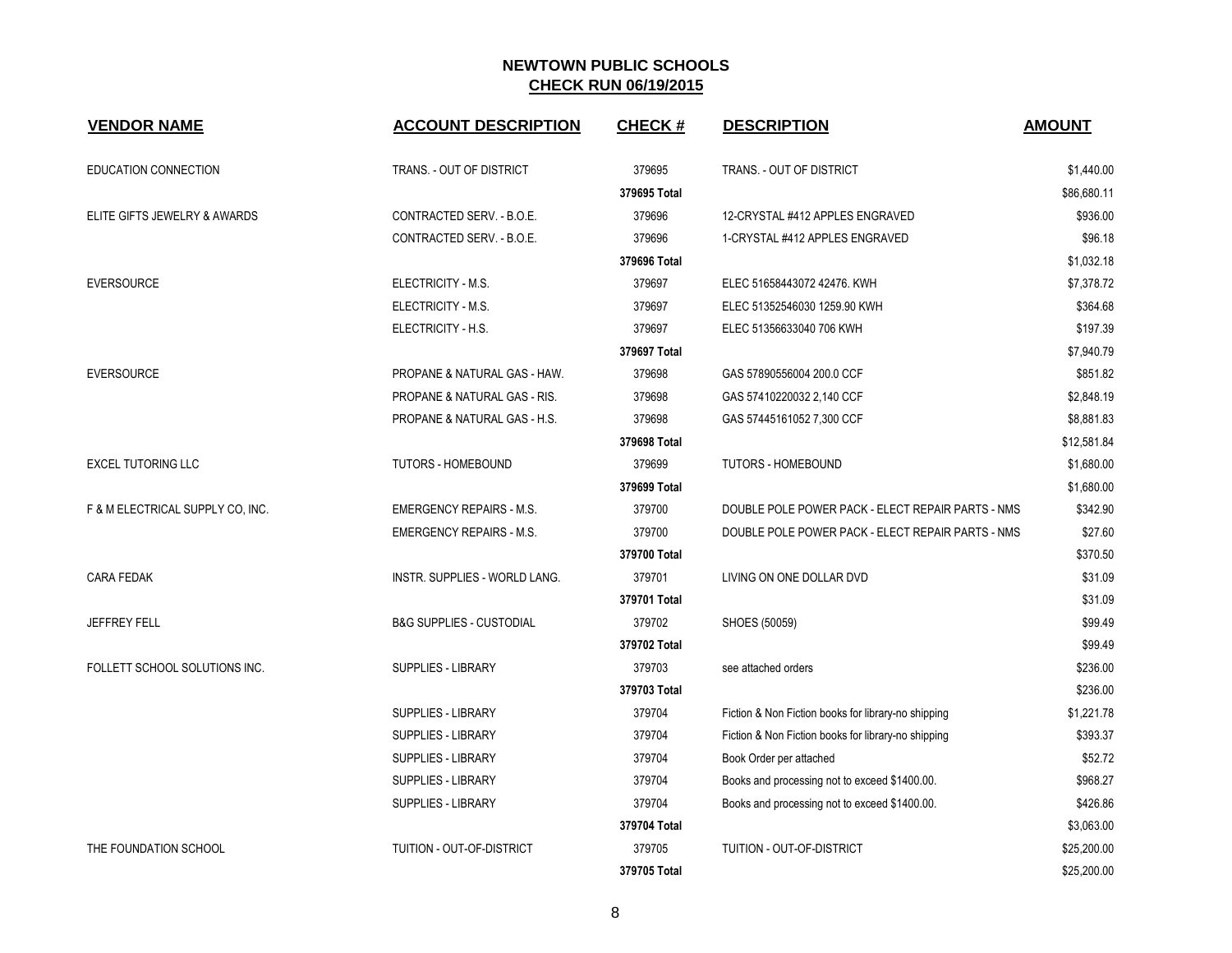| <b>VENDOR NAME</b>                       | <b>ACCOUNT DESCRIPTION</b>               | <b>CHECK#</b> | <b>DESCRIPTION</b>                         | <b>AMOUNT</b> |
|------------------------------------------|------------------------------------------|---------------|--------------------------------------------|---------------|
| <b>FRONTIER</b>                          | <b>TELEPHONE &amp; CABLE</b>             | 379706        | <b>SERVICES 2014/15</b>                    | \$1,042.27    |
|                                          |                                          | 379706 Total  |                                            | \$1,042.27    |
| <b>FRONTIER</b>                          | <b>TELEPHONE &amp; CABLE</b>             | 379707        | <b>SERVICES 2014/15</b>                    | \$723.63      |
|                                          |                                          | 379707 Total  |                                            | \$723.63      |
| <b>FRONTIER</b>                          | <b>TELEPHONE &amp; CABLE</b>             | 379708        | <b>SERVICES 2014/15</b>                    | \$2,290.33    |
|                                          |                                          | 379708 Total  |                                            | \$2,290.33    |
| <b>FRONTIER</b>                          | <b>TELEPHONE &amp; CABLE</b>             | 379709        | <b>SERVICES 2014/15</b>                    | \$61.98       |
|                                          |                                          | 379709 Total  |                                            | \$61.98       |
| <b>BARBARA GASPARINE</b>                 | OFF. SUPPLIES - ADMIN.                   | 379710        | <b>ADMIN SUPPLIES</b>                      | \$241.04      |
|                                          |                                          | 379710 Total  |                                            | \$241.04      |
| DR. JOHN GELINAS                         | PROF. SERV. - PSYCH/MED. EVAL.           | 379711        | ADOLESCENT PSY                             | \$3,050.00    |
|                                          |                                          | 379711 Total  |                                            | \$3,050.00    |
| <b>MEGHAN GLYNN</b>                      | STAFF TRAVEL - PUPIL SERV.               | 379712        | TRAVEL MAY - JUNE 2015                     | \$62.96       |
|                                          |                                          | 379712 Total  |                                            | \$62.96       |
| <b>GOLDIE AND LIBRO MUSIC CENTER LLC</b> | <b>INSTR. SUPPLIES - MUSIC</b>           | 379713        | MUSIC SUPPLIES-2014-15                     | \$139.00      |
|                                          |                                          | 379713 Total  |                                            | \$139.00      |
| KATHLEEN GOMBOS                          | STAFF TRAVEL - ADMIN.                    | 379714        | <b>TRAVEL COURT</b>                        | \$59.80       |
|                                          |                                          | 379714 Total  |                                            | \$59.80       |
| GOVCONNECTION, INC.                      | INSTR. SUPPLIES - INFO. TECH.            | 379715        | 1 TB Expansion USB 3.0 Portable hard Drive | \$64.99       |
|                                          | INSTR. SUPPLIES - INFO. TECH.            | 379715        | 3TB Expansion Desktop Hard Drive Seagate   | \$116.32      |
|                                          |                                          | 379715 Total  |                                            | \$181.31      |
| <b>GEORGE HAMILA III</b>                 | TRAINING & PROF. DEVELOP.                | 379716        | CT GUARD CARD REIMB (RENEWAL)              | \$100.00      |
|                                          |                                          | 379716 Total  |                                            | \$100.00      |
| <b>KIRSTEN HARDY</b>                     | EXTRA WORK - STAFF DEVELOP.              | 379717        | <b>NHS TEAM Facilitator</b>                | \$427.00      |
|                                          |                                          | 379717 Total  |                                            | \$427.00      |
| HB COMMUNICATIONS INC.                   | INSTR. SUPPLIES - CLASSROOM              | 379718        | Mitsubishi 915A253O01, Replacement         | \$425.00      |
|                                          |                                          | 379718 Total  |                                            | \$425.00      |
| HUSSEY SEATING COMPANY                   | <b>REPAIR &amp; MAINTENANCE SERVICES</b> | 379719        | SERV/INSPECTION GYMNASIUM EQUIPT.          | \$650.00      |
|                                          |                                          | 379719 Total  |                                            | \$650.00      |
| INSTITUTE FOR MULTI-SENSORY EDUCATION    | STAFF TRAIN. - CLASSROOM                 | 379720        | Orton Gillingham Comprehensive Training    | \$975.00      |
|                                          |                                          | 379720 Total  |                                            | \$975.00      |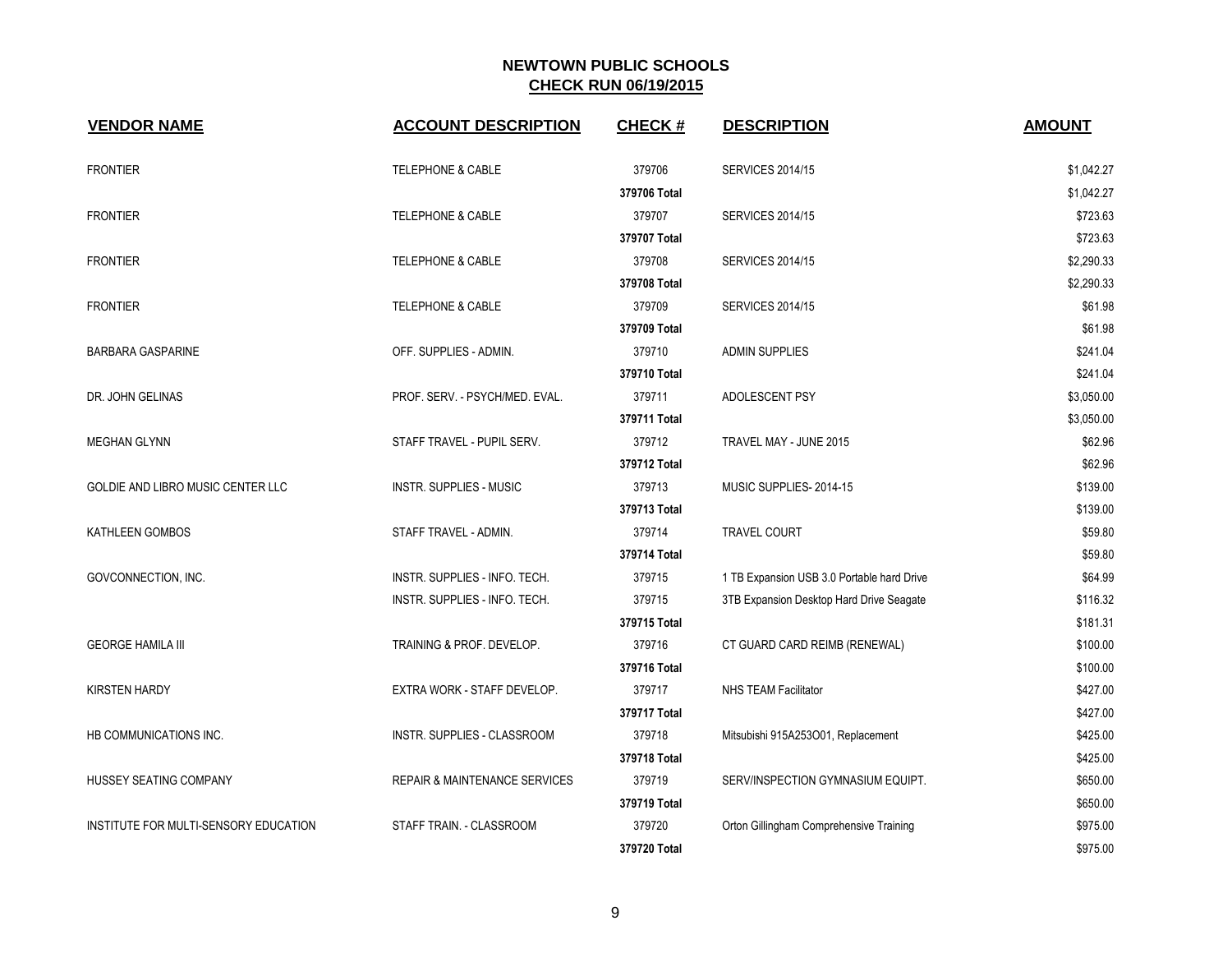| <b>VENDOR NAME</b>                     | <b>ACCOUNT DESCRIPTION</b>               | <b>CHECK#</b> | <b>DESCRIPTION</b>                          | <b>AMOUNT</b> |
|----------------------------------------|------------------------------------------|---------------|---------------------------------------------|---------------|
| THE INSTITUTE OF PROFESSIONAL PRACTICE | PROF. SERV. - PSYCH/MED. EVAL.           | 379721        | PROF. SERV. - PSYCH/MED. EVAL.              | \$9,300.00    |
|                                        |                                          | 379721 Total  |                                             | \$9,300.00    |
| <b>KRISTEN JACKSON</b>                 | STAFF TRAVEL - PUPIL SERV.               | 379722        | TRAVEL MAY - JUNE 2015                      | \$125.08      |
|                                        |                                          | 379722 Total  |                                             | \$125.08      |
| K - MAN GLASS CORP                     | <b>EMERGENCY REPAIRS - M.G.</b>          | 379723        | REPLACE BROKEN GLASS - MG                   | \$249.50      |
|                                        | <b>REPAIR &amp; MAINTENANCE SERVICES</b> | 379723        | WINDOW TO REPLACE BROKEN GLASS              | \$725.89      |
|                                        |                                          | 379723 Total  |                                             | \$975.39      |
| KLINGBERG FAMILY CENTERS INC.          | TUITION - OUT-OF-DISTRICT                | 379724        | TUITION - OUT-OF-DISTRICT                   | \$7,388.20    |
|                                        | TUITION - OUT-OF-DISTRICT                | 379724        | TUITION - OUT-OF-DISTRICT                   | \$5,171.74    |
|                                        |                                          | 379724 Total  |                                             | \$12,559.94   |
| PAIGE & ARI KOUSIDIS                   | TUITION - OUT-OF-DISTRICT                | 379725        | <b>TUITION - OUT-OF-DISTRICT</b>            | \$4,235.00    |
|                                        |                                          | 379725 Total  |                                             | \$4,235.00    |
|                                        | TUITION - OUT-OF-DISTRICT                | 379726        | TUITION - OUT-OF-DISTRICT                   | \$6,283.00    |
|                                        |                                          | 379726 Total  |                                             | \$6,283.00    |
| LEAHY'S FUELS INC.                     | PROPANE & NATURAL GAS - M.G.             | 379727        | PROPANE 56117G 218.4 UNITS                  | \$412.78      |
|                                        | PROPANE & NATURAL GAS - HOM.             | 379727        | PROPANE 70080G 118.9 UNITS                  | \$224.72      |
|                                        |                                          | 379727 Total  |                                             | \$637.50      |
| <b>LEGO EDUCATION NORTH AMERICA</b>    | INSTR. SUPPLIES - COMPUTER ED.           | 379728        | Power functions light #8870                 | \$97.35       |
|                                        | INSTR. SUPPLIES - COMPUTER ED.           | 379728        | Power functions battery box #8881           | \$55.92       |
|                                        | INSTR. SUPPLIES - COMPUTER ED.           | 379728        | Power functions IR speed remote #8879       | \$38.97       |
|                                        | INSTR. SUPPLIES - COMPUTER ED.           | 379728        | Power functions IR receiver #8884           | \$44.97       |
|                                        | INSTR. SUPPLIES - COMPUTER ED.           | 379728        | Shipping                                    | \$16.60       |
|                                        |                                          | 379728 Total  |                                             | \$253.81      |
| <b>MAGNAKLEEN SERVICES LLC</b>         | <b>B&amp;G SUPPLIES - CUSTODIAL</b>      | 379729        | MOP / RUG SERVICE (ALL SCHOOLS) - 2014-2015 | \$166.50      |
|                                        | <b>B&amp;G SUPPLIES - CUSTODIAL</b>      | 379729        | MOP / RUG SERVICE (ALL SCHOOLS) - 2014-2015 | \$48.50       |
|                                        | <b>B&amp;G SUPPLIES - CUSTODIAL</b>      | 379729        | MOP / RUG SERVICE (ALL SCHOOLS) - 2014-2015 | \$19.50       |
|                                        | <b>B&amp;G SUPPLIES - CUSTODIAL</b>      | 379729        | MOP / RUG SERVICE (ALL SCHOOLS) - 2014-2015 | \$18.00       |
|                                        | <b>B&amp;G SUPPLIES - CUSTODIAL</b>      | 379729        | MOP / RUG SERVICE (ALL SCHOOLS) - 2014-2015 | \$144.00      |
|                                        | <b>B&amp;G SUPPLIES - CUSTODIAL</b>      | 379729        | MOP / RUG SERVICE (ALL SCHOOLS) - 2014-2015 | \$130.00      |
|                                        | <b>B&amp;G SUPPLIES - CUSTODIAL</b>      | 379729        | MOP / RUG SERVICE (ALL SCHOOLS) - 2014-2015 | \$19.50       |
|                                        | <b>B&amp;G SUPPLIES - CUSTODIAL</b>      | 379729        | MOP / RUG SERVICE (ALL SCHOOLS) - 2014-2015 | \$36.00       |
|                                        | <b>B&amp;G SUPPLIES - CUSTODIAL</b>      | 379729        | MOP / RUG SERVICE (ALL SCHOOLS) - 2014-2015 | \$166.50      |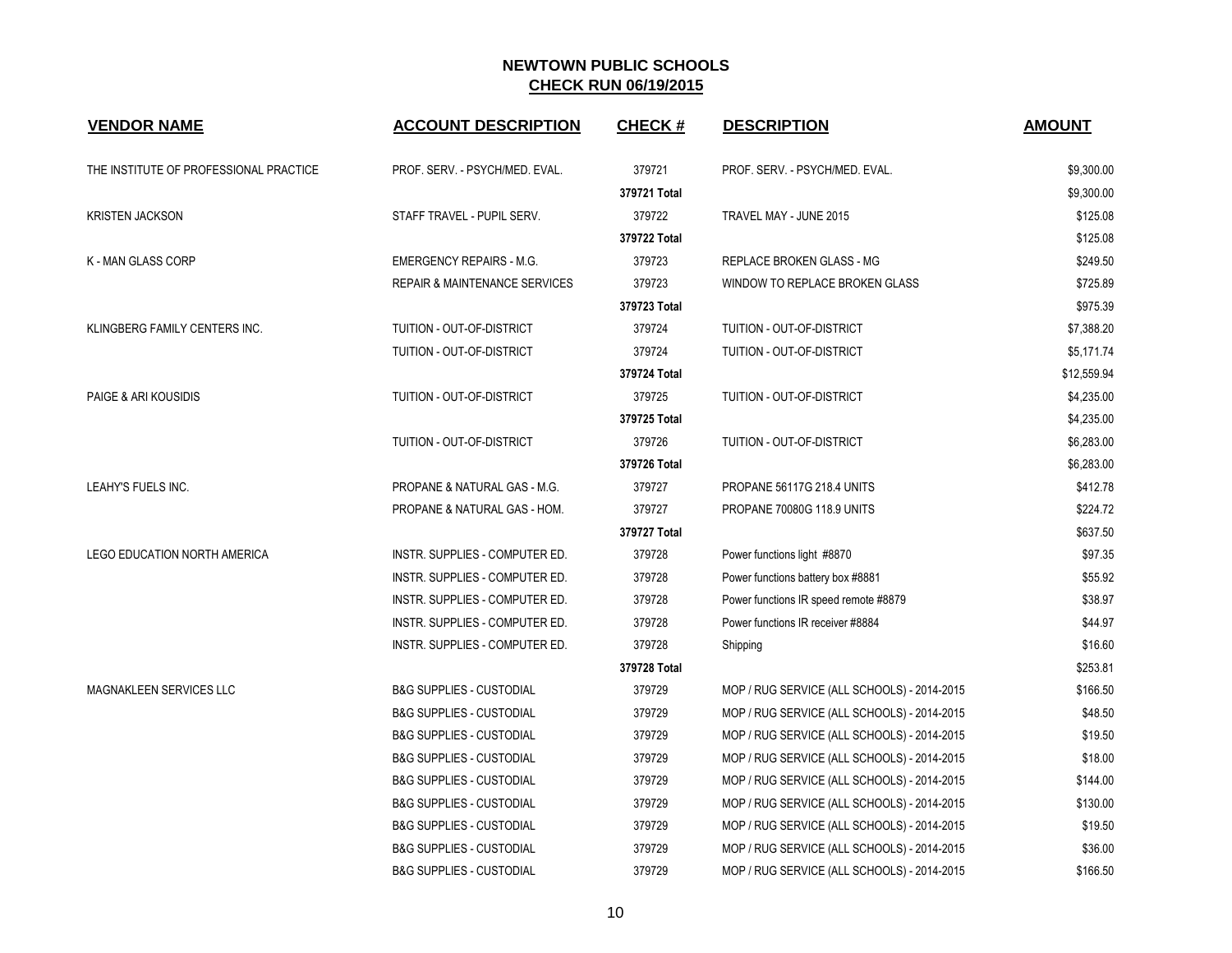| <b>VENDOR NAME</b>                 | <b>ACCOUNT DESCRIPTION</b>          | <b>CHECK#</b> | <b>DESCRIPTION</b>                          | <b>AMOUNT</b> |
|------------------------------------|-------------------------------------|---------------|---------------------------------------------|---------------|
| MAGNAKLEEN SERVICES LLC            | <b>B&amp;G SUPPLIES - CUSTODIAL</b> | 379729        | MOP / RUG SERVICE (ALL SCHOOLS) - 2014-2015 | \$48.50       |
|                                    | <b>B&amp;G SUPPLIES - CUSTODIAL</b> | 379729        | MOP / RUG SERVICE (ALL SCHOOLS) - 2014-2015 | \$19.50       |
|                                    | <b>B&amp;G SUPPLIES - CUSTODIAL</b> | 379729        | MOP / RUG SERVICE (ALL SCHOOLS) - 2014-2015 | \$47.15       |
|                                    | <b>B&amp;G SUPPLIES - CUSTODIAL</b> | 379729        | MOP / RUG SERVICE (ALL SCHOOLS) - 2014-2015 | \$60.65       |
|                                    | <b>B&amp;G SUPPLIES - CUSTODIAL</b> | 379729        | MOP / RUG SERVICE (ALL SCHOOLS) - 2014-2015 | \$21.50       |
|                                    | <b>B&amp;G SUPPLIES - CUSTODIAL</b> | 379729        | MOP / RUG SERVICE (ALL SCHOOLS) - 2014-2015 | \$30.65       |
|                                    | <b>B&amp;G SUPPLIES - CUSTODIAL</b> | 379729        | MOP / RUG SERVICE (ALL SCHOOLS) - 2014-2015 | \$28.25       |
|                                    | <b>B&amp;G SUPPLIES - CUSTODIAL</b> | 379729        | MOP / RUG SERVICE (ALL SCHOOLS) - 2014-2015 | \$109.70      |
|                                    | <b>B&amp;G SUPPLIES - CUSTODIAL</b> | 379729        | MOP / RUG SERVICE (ALL SCHOOLS) - 2014-2015 | \$33.80       |
|                                    | <b>B&amp;G SUPPLIES - CUSTODIAL</b> | 379729        | MOP / RUG SERVICE (ALL SCHOOLS) - 2014-2015 | \$47.15       |
|                                    | <b>B&amp;G SUPPLIES - CUSTODIAL</b> | 379729        | MOP / RUG SERVICE (ALL SCHOOLS) - 2014-2015 | \$60.65       |
|                                    | <b>B&amp;G SUPPLIES - CUSTODIAL</b> | 379729        | MOP / RUG SERVICE (ALL SCHOOLS) - 2014-2015 | \$21.50       |
|                                    | <b>B&amp;G SUPPLIES - CUSTODIAL</b> | 379729        | MOP / RUG SERVICE (ALL SCHOOLS) - 2014-2015 | \$30.65       |
|                                    | <b>B&amp;G SUPPLIES - CUSTODIAL</b> | 379729        | MOP / RUG SERVICE (ALL SCHOOLS) - 2014-2015 | \$28.25       |
|                                    | <b>B&amp;G SUPPLIES - CUSTODIAL</b> | 379729        | MOP / RUG SERVICE (ALL SCHOOLS) - 2014-2015 | \$109.70      |
|                                    | <b>B&amp;G SUPPLIES - CUSTODIAL</b> | 379729        | MOP / RUG SERVICE (ALL SCHOOLS) - 2014-2015 | \$33.80       |
|                                    | <b>B&amp;G SUPPLIES - CUSTODIAL</b> | 379729        | MOP / RUG SERVICE (ALL SCHOOLS) - 2014-2015 | \$47.15       |
|                                    | <b>B&amp;G SUPPLIES - CUSTODIAL</b> | 379729        | MOP / RUG SERVICE (ALL SCHOOLS) - 2014-2015 | \$60.65       |
|                                    | <b>B&amp;G SUPPLIES - CUSTODIAL</b> | 379729        | MOP / RUG SERVICE (ALL SCHOOLS) - 2014-2015 | \$21.50       |
|                                    | <b>B&amp;G SUPPLIES - CUSTODIAL</b> | 379729        | MOP / RUG SERVICE (ALL SCHOOLS) - 2014-2015 | \$30.65       |
|                                    | <b>B&amp;G SUPPLIES - CUSTODIAL</b> | 379729        | MOP / RUG SERVICE (ALL SCHOOLS) - 2014-2015 | \$28.25       |
|                                    |                                     | 379729 Total  |                                             | \$1,668.10    |
| MANKA CONSTRUCTION & REMOLDING LLC | <b>EMERGENCY REPAIRS - M.S.</b>     | 379730        | MOVE BASEMENT WINDOW SCREENS TO C WING      | \$330.00      |
|                                    |                                     | 379730 Total  |                                             | \$330.00      |
| W.B. MASON., INC.                  | OFF. SUPPLIES - INFO. TECH.         | 379731        | Water and office supplies                   | \$63.66       |
|                                    | OFF. SUPPLIES - INFO. TECH.         | 379731        | Water and office supplies                   | \$69.93       |
|                                    | OFF. SUPPLIES - ELEM.               | 379731        | Assorted Office supplies- Elem.             | \$351.02      |
|                                    | OFF. SUPPLIES - ELEM.               | 379731        | Assorted Office supplies- Elem.             | \$340.23      |
|                                    | OFF. SUPPLIES - M.S.                | 379731        | Assorted Office Supplies-MS                 | \$545.65      |
|                                    | OFF. SUPPLIES - M.S.                | 379731        | Assorted Office Supplies-MS                 | (\$92.76)     |
|                                    | OFF. SUPPLIES - M.S.                | 379731        | Assorted Office Supplies-MS                 | (\$24.25)     |
|                                    | OFF. SUPPLIES - M.S.                | 379731        | Assorted Office Supplies-MS                 | (\$40.92)     |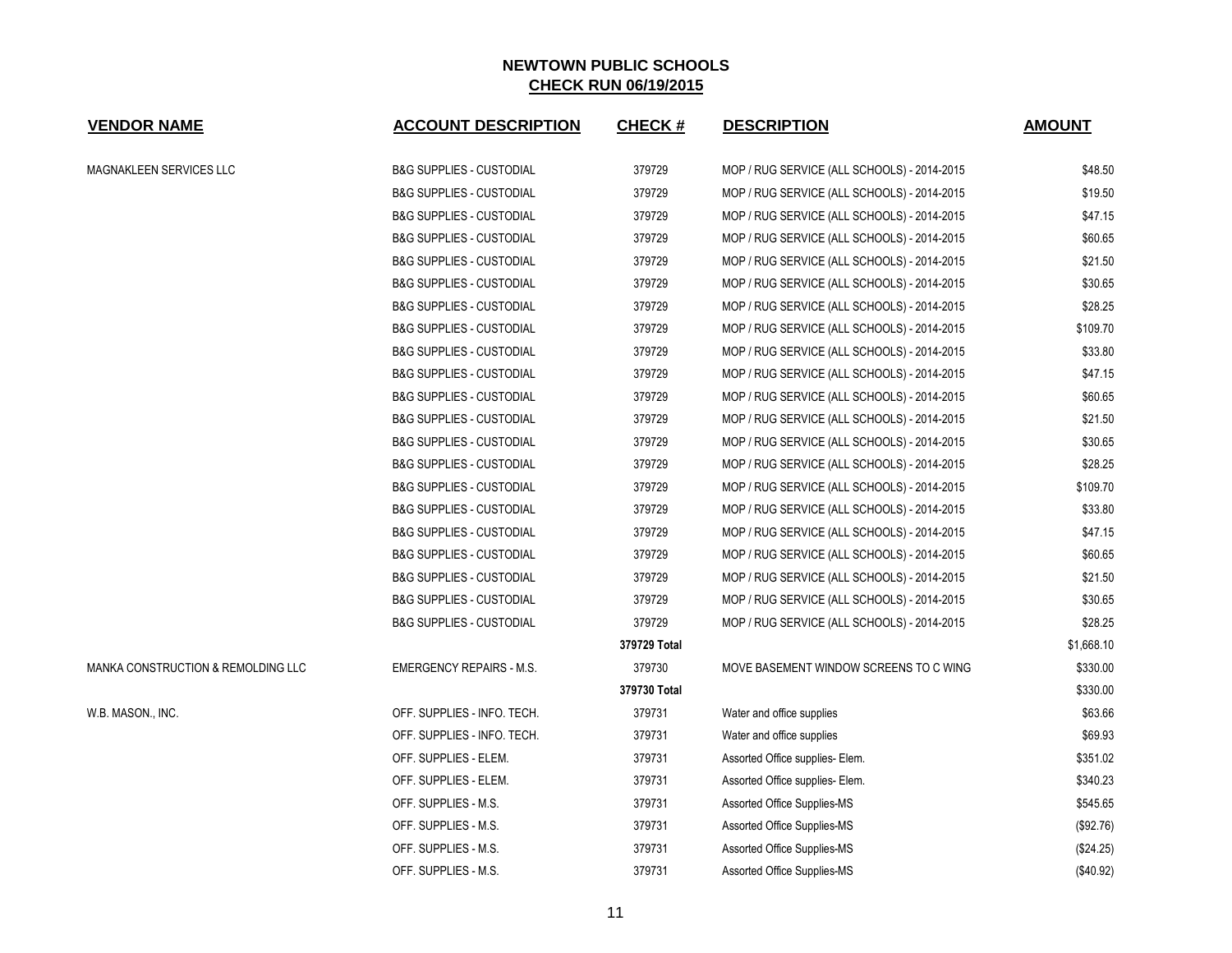| <b>VENDOR NAME</b>                   | <b>ACCOUNT DESCRIPTION</b>           | <b>CHECK#</b> | <b>DESCRIPTION</b>                                        | <b>AMOUNT</b> |
|--------------------------------------|--------------------------------------|---------------|-----------------------------------------------------------|---------------|
| W.B. MASON., INC.                    | OFF. SUPPLIES - M.S.                 | 379731        | <b>Assorted Office Supplies-MS</b>                        | (\$17.68)     |
|                                      | OFF. SUPPLIES - M.S.                 | 379731        | <b>Assorted Office Supplies-MS</b>                        | (\$6.42)      |
|                                      | <b>INSTR. SUPPLIES - MATH</b>        | 379731        | Composition Paper - ruled w/red margin 3/8 SW             | \$289.80      |
|                                      | INSTR. SUPPLIES - CLASSROOM          | 379731        | Classroom supplies-consortium pricing-pencils, glue stick | \$208.60      |
|                                      | INSTR. SUPPLIES - CLASSROOM          | 379731        | Classroom supplies-consortium pricing-pencils, glue stick | (\$2,421.00)  |
|                                      | INSTR. SUPPLIES - CLASSROOM          | 379731        | Classroom supplies-consortium pricing-pencils, glue stick | \$2,421.00    |
|                                      | INSTR. SUPPLIES - SP. ED. PREK-8     | 379731        | <b>ESY SUPPLIES</b>                                       | \$129.87      |
|                                      | <b>B&amp;G SUPPLIES - ADMIN.</b>     | 379731        | TONER FOR MAINTENANCE OFFICE                              | \$162.99      |
|                                      | OTHER SUPPLIES - STAFF DEVELOP.      | 379731        | Misc. Meeting Supplies (binders/markers)                  | \$10.60       |
|                                      | OTHER SUPPLIES - STAFF DEVELOP.      | 379731        | Misc. Meeting Supplies (binders/markers)                  | \$162.60      |
|                                      | INSTR. SUPPLIES - SP. ED. PREK-8     | 379731        | CARTRIDGE CF283A                                          | \$63.99       |
|                                      |                                      | 379731 Total  |                                                           | \$2,216.91    |
| MCKENNEY MECHANICAL CONTRACTORS INC. | <b>EMERGENCY REPAIRS - RIS.</b>      | 379732        | <b>BOILER LEAK REPAIR - RIS</b>                           | \$3,189.00    |
|                                      |                                      | 379732 Total  |                                                           | \$3,189.00    |
| MELIORA ACADEMY INC.                 | TUITION - OUT-OF-DISTRICT            | 379733        | TUITION - OUT-OF-DISTRICT                                 | \$15,015.00   |
|                                      |                                      | 379733 Total  |                                                           | \$15,015.00   |
| WILLIAM B. MEYER INC.                | OFF. SUPPLIES - PUPIL SERV.          | 379734        | MONTHLY STORAGE                                           | \$77.78       |
|                                      | OFF. SUPPLIES - PUPIL SERV.          | 379734        | <b>MONTHLY STORAGE</b>                                    | \$52.78       |
|                                      |                                      | 379734 Total  |                                                           | \$130.56      |
| MODERN SCHOOL SUPPLIES               | INSTR. SUPPLIES - BUSINESS ED        | 379735        | Balsa House Framing Kit KIT0201                           | \$132.00      |
|                                      | <b>INSTR. SUPPLIES - BUSINESS ED</b> | 379735        | Modern A Framing Kit KIT1010                              | \$118.15      |
|                                      | INSTR. SUPPLIES - BUSINESS ED        | 379735        | Residential Wall Kit KIT1625                              | \$102.60      |
|                                      | INSTR. SUPPLIES - BUSINESS ED        | 379735        | Kinex Bridge Building Kit KNX787                          | \$188.10      |
|                                      | INSTR. SUPPLIES - BUSINESS ED        | 379735        | <b>FREIGHT</b>                                            | \$22.16       |
|                                      |                                      | 379735 Total  |                                                           | \$563.01      |
| MUSIC & ARTS CENTER, INC.            | <b>REPAIRS - MUSIC</b>               | 379736        | Set up for instrument repair throughout the year.         | \$130.00      |
|                                      | <b>REPAIRS - MUSIC</b>               | 379736        | Set up for instrument repair throughout the year.         | \$140.00      |
|                                      | <b>REPAIRS - MUSIC</b>               | 379736        | Set up for instrument repair throughout the year.         | \$93.50       |
|                                      | <b>REPAIRS - MUSIC</b>               | 379736        | Set up for instrument repair throughout the year.         | \$40.00       |
|                                      | <b>REPAIRS - MUSIC</b>               | 379736        | Set up for instrument repair throughout the year.         | \$98.00       |
|                                      |                                      | 379736 Total  |                                                           | \$501.50      |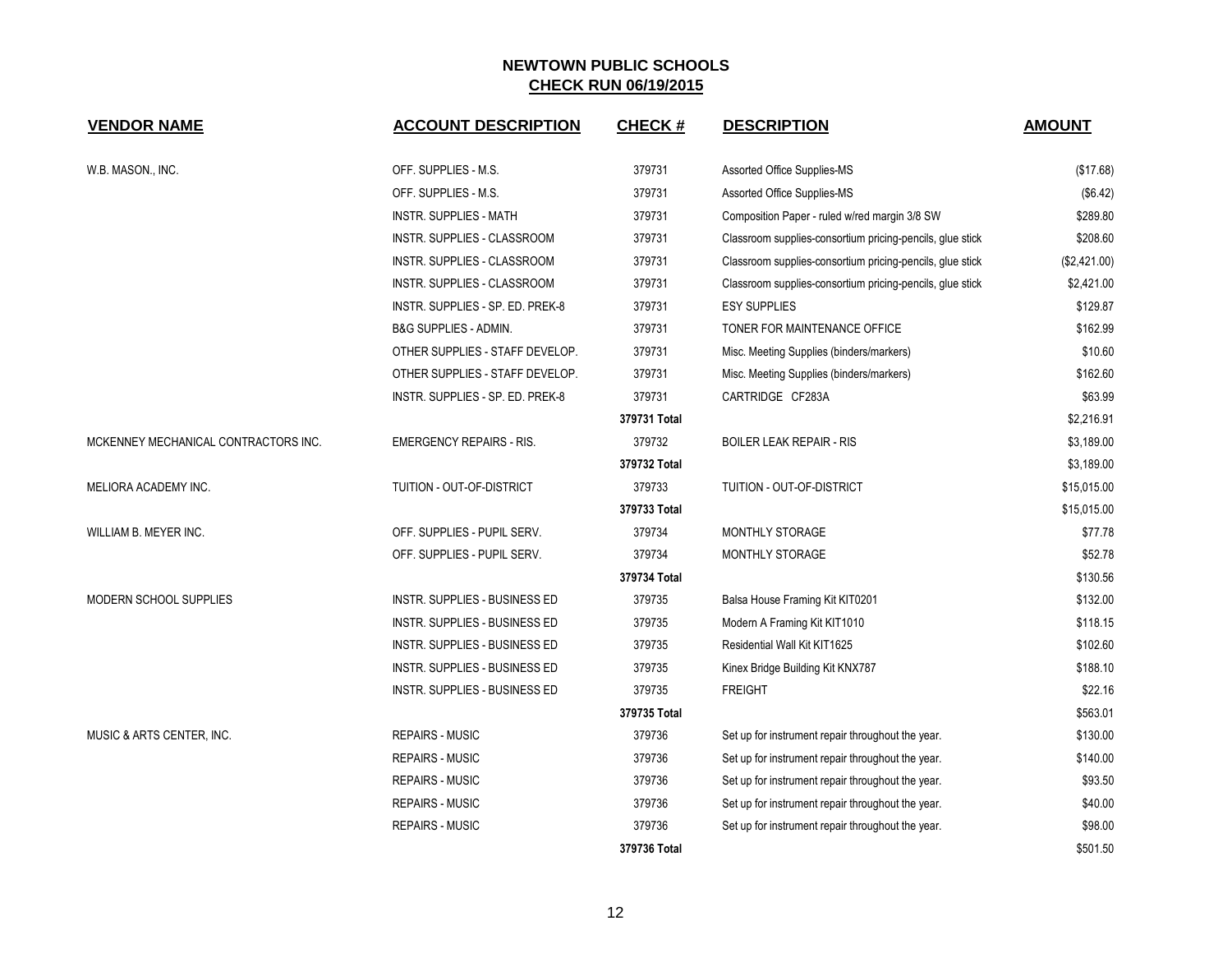| <b>VENDOR NAME</b>           | <b>ACCOUNT DESCRIPTION</b>          | <b>CHECK#</b> | <b>DESCRIPTION</b>                             | <b>AMOUNT</b> |
|------------------------------|-------------------------------------|---------------|------------------------------------------------|---------------|
| N & S SUPPLY - FISHKILL INC. | <b>EMERGENCY REPAIRS - M.S.</b>     | 379737        | PLUMBING REPAIRS - NMS                         | \$71.85       |
|                              |                                     | 379737 Total  |                                                | \$71.85       |
| <b>NAESP</b>                 | STAFF TRAIN. - STAFF DEVELOP.       | 379738        | 2015 CONF NAESP                                | \$404.00      |
|                              |                                     | 379738 Total  |                                                | \$404.00      |
| <b>NCS PEARSON INC.</b>      | STAFF TRAIN. - STAFF DEVELOP.       | 379739        | <b>INFORM Training Session</b>                 | \$2,000.00    |
|                              | STAFF TRAIN. - STAFF DEVELOP.       | 379739        | <b>INFORM Training Session</b>                 | \$500.00      |
|                              |                                     | 379739 Total  |                                                | \$2,500.00    |
| NEWTEK@NHS                   | COORD. STIPENDS - INFO. TECH.       | 379740        | Assistance to Tech Dept. School Year 2014/2015 | \$1,000.00    |
|                              |                                     | 379740 Total  |                                                | \$1,000.00    |
| NEWTOWN CULINARY             | OFF. SUPPLIES - ADMIN.              | 379741        | LUNCHEON FOR SENIORS GRADUATION REHEARSAL      | \$150.00      |
|                              | OFF. SUPPLIES - ADMIN.              | 379741        | LUNCHEON FOR SENIORS GRADUATION REHEARSAL      | \$2,800.00    |
|                              |                                     | 379741 Total  |                                                | \$2,950.00    |
| <b>NEWTOWN EXXON</b>         | <b>REPAIRS - MAINT.</b>             | 379742        | TOW MAINT VEHICLE TO SHOP                      | \$107.98      |
|                              |                                     | 379742 Total  |                                                | \$107.98      |
| NEWTOWN GREENERY             | OFF. SUPPLIES - PUPIL SERV.         | 379743        | 16 PLANTS P/P C/O                              | \$198.00      |
|                              |                                     | 379743 Total  |                                                | \$198.00      |
| NEWTOWN HARDWARE             | <b>EMERGENCY REPAIRS - GEN.</b>     | 379744        | MISC. REPAIR PARTS FOR JOBS AT ALL SCHOOLS     | \$80.63       |
|                              | <b>EMERGENCY REPAIRS - GEN.</b>     | 379744        | MISC. REPAIR PARTS FOR JOBS AT ALL SCHOOLS     | \$17.99       |
|                              | <b>EMERGENCY REPAIRS - GEN.</b>     | 379744        | MISC. REPAIR PARTS FOR JOBS AT ALL SCHOOLS     | \$29.68       |
|                              | <b>EMERGENCY REPAIRS - GEN.</b>     | 379744        | MISC. REPAIR PARTS FOR JOBS AT ALL SCHOOLS     | \$16.53       |
|                              | <b>EMERGENCY REPAIRS - GEN.</b>     | 379744        | MISC. REPAIR PARTS FOR JOBS AT ALL SCHOOLS     | \$47.18       |
|                              | <b>EMERGENCY REPAIRS - GEN.</b>     | 379744        | MISC. REPAIR PARTS FOR JOBS AT ALL SCHOOLS     | \$24.81       |
|                              | <b>EMERGENCY REPAIRS - GEN.</b>     | 379744        | MISC. REPAIR PARTS FOR JOBS AT ALL SCHOOLS     | \$17.98       |
|                              | <b>EMERGENCY REPAIRS - GEN.</b>     | 379744        | MISC. REPAIR PARTS FOR JOBS AT ALL SCHOOLS     | \$14.38       |
|                              | <b>EMERGENCY REPAIRS - GEN.</b>     | 379744        | MISC. REPAIR PARTS FOR JOBS AT ALL SCHOOLS     | \$29.69       |
|                              | <b>EMERGENCY REPAIRS - GEN.</b>     | 379744        | MISC. REPAIR PARTS FOR JOBS AT ALL SCHOOLS     | \$14.84       |
|                              |                                     | 379744 Total  |                                                | \$293.71      |
| NEWTOWN MIDDLE SCHOOL        | CONTRACTED SERV. - SPORTS           | 379745        | For payment of baseball / softball umpires,    | \$452.56      |
|                              |                                     | 379745 Total  |                                                | \$452.56      |
| <b>MARIA NOGUEIRA</b>        | <b>B&amp;G SUPPLIES - CUSTODIAL</b> | 379746        | SHOES (50059)                                  | \$79.74       |
|                              |                                     | 379746 Total  |                                                | \$79.74       |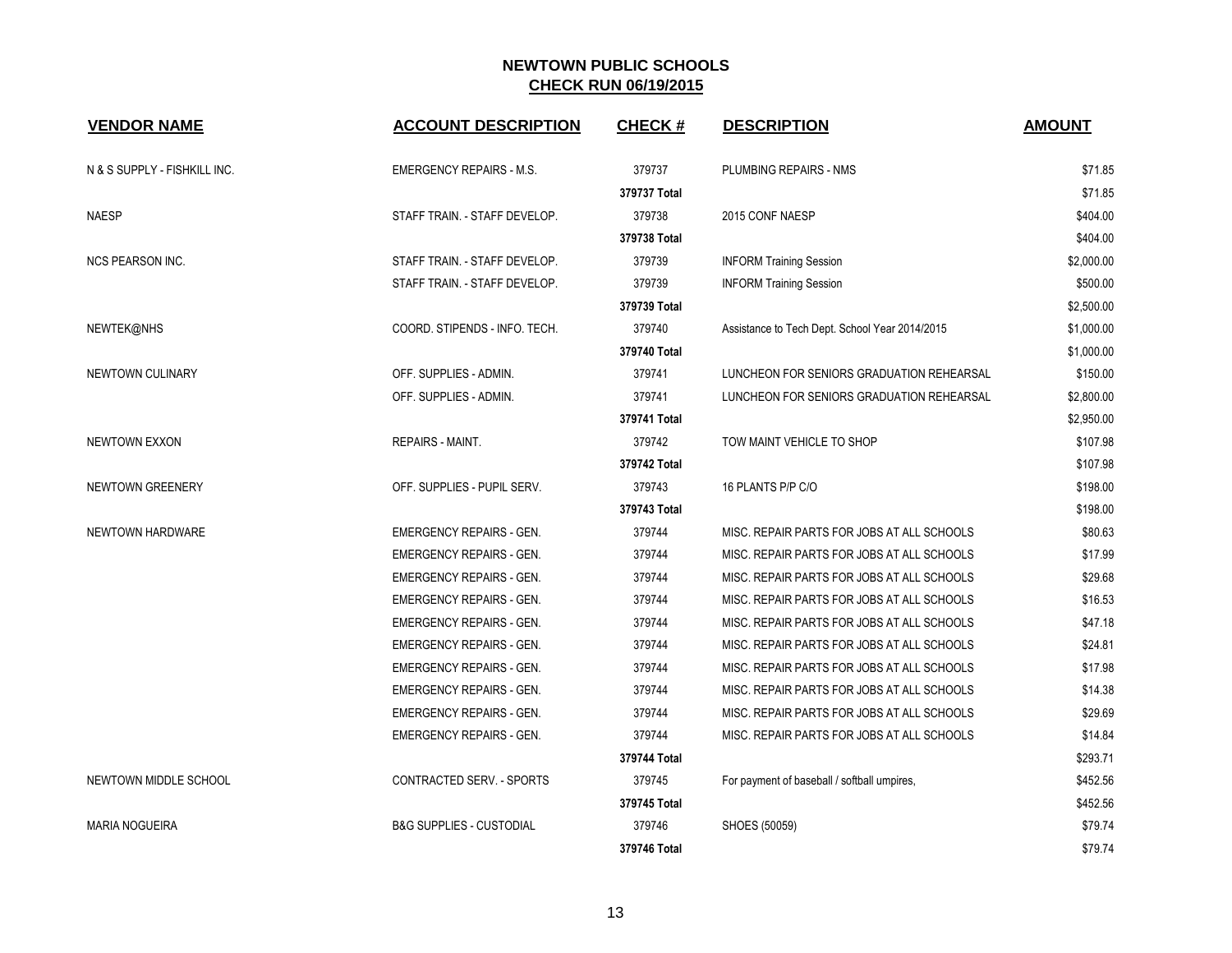| <b>VENDOR NAME</b>           | <b>ACCOUNT DESCRIPTION</b>     | <b>CHECK#</b> | <b>DESCRIPTION</b>                         | <b>AMOUNT</b> |
|------------------------------|--------------------------------|---------------|--------------------------------------------|---------------|
| <b>DONNA NORLING</b>         | <b>REPAIRS - LIBRARY</b>       | 379747        | STAFF MEETING EOY                          | \$41.75       |
|                              | INSTR. SUPPLIES - CLASSROOM    | 379747        | <b>VOLUNTEER MEETINGS</b>                  | \$40.94       |
|                              |                                | 379747 Total  |                                            | \$82.69       |
| <b>CATHY OSTAR</b>           | INSTR. SUPPLIES - T.A.P./FLEX  | 379748        | <b>TAP SUPPLIES</b>                        | \$143.04      |
|                              |                                | 379748 Total  |                                            | \$143.04      |
| <b>ALICE OWENS</b>           | STAFF TRAVEL - PUPIL SERV.     | 379749        | TRAVEL JUNE 2015                           | \$15.53       |
|                              |                                | 379749 Total  |                                            | \$15.53       |
| PBS DISTRIBUTION LLC         | SUPPLIES - LIBRARY             | 379750        | PBS Video order *see attached* no shipping | \$19.99       |
|                              |                                | 379750 Total  |                                            | \$19.99       |
| PEARSON EDUCATION INC.       | TEXTBOOKS - WORLD LANG.        | 379751        | RESEAU: ACTIVITIES POUR LES ELEVES         | \$79.94       |
|                              | <b>TEXTBOOKS - WORLD LANG.</b> | 379751        | <b>SHIPPING</b>                            | \$6.00        |
|                              |                                | 379751 Total  |                                            | \$85.94       |
| PERKINS SCHOOL FOR THE BLIND | TUITION - OUT-OF-DISTRICT      | 379752        | TUITION - OUT-OF-DISTRICT                  | \$21,974.00   |
|                              |                                | 379752 Total  |                                            | \$21,974.00   |
| PETTY CASH                   | OFF. SUPPLIES - ADMIN.         | 379753        | PETTY CASH                                 | \$133.40      |
|                              |                                | 379753 Total  |                                            | \$133.40      |
| DANIELLA PHELAN              | STAFF TRAVEL - PUPIL SERV.     | 379754        | TRAVEL MAY - JUNE 2015                     | \$15.53       |
|                              |                                | 379754 Total  |                                            | \$15.53       |
| PHONAK LLC                   | EQUIPMENT - SP/HEAR.           | 379755        | EQUIPMENT - SP/HEAR.                       | \$367.84      |
|                              |                                | 379755 Total  |                                            | \$367.84      |
| PLANK ROAD PUBLISHING INC.   | CONTRACTED SERV. - MUSIC       | 379756        | Vivaldi-The 4 Seasons DVD Item #MP-D1130   | \$19.95       |
|                              | CONTRACTED SERV. - MUSIC       | 379756        | The Music Game CD s Item #MP-MZ103         | \$69.95       |
|                              | CONTRACTED SERV. - MUSIC       | 379756        | Shipping                                   | \$13.29       |
|                              |                                | 379756 Total  |                                            | \$103.19      |
| MARK J. POMPANO              | STAFF TRAVEL - SECURITY        | 379757        | TRAVEL 05/01/15 - 06/16/15                 | \$164.45      |
|                              |                                | 379757 Total  |                                            | \$164.45      |
| YANN PONCIN MD               | PROF. SERV. - PSYCH/MED. EVAL. | 379758        | PROF. SERV. - PSYCH/MED. EVAL.             | \$6,600.00    |
|                              |                                | 379758 Total  |                                            | \$6,600.00    |
| PSUG EVENTS, LLC             | STAFF TRAIN. - INFO. TECH.     | 379759        | PowerSchool Users Group Northeast          | \$349.00      |
|                              |                                | 379759 Total  |                                            | \$349.00      |
|                              | STAFF TRAIN. - INFO. TECH.     | 379760        | PowerSchool Users Group Northeast          | \$349.00      |
|                              |                                | 379760 Total  |                                            | \$349.00      |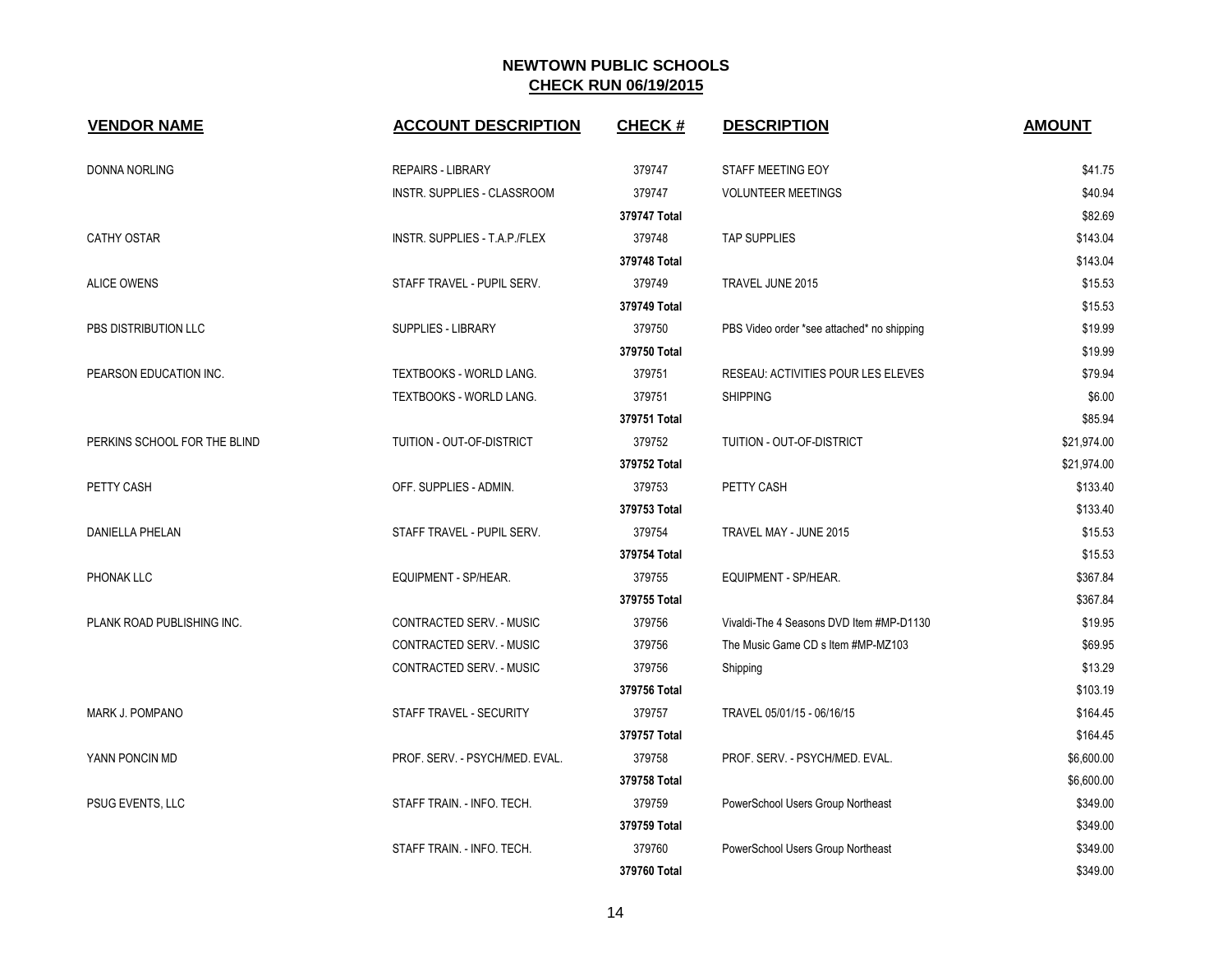| <b>VENDOR NAME</b>              | <b>ACCOUNT DESCRIPTION</b>          | <b>CHECK#</b> | <b>DESCRIPTION</b>                                            | <b>AMOUNT</b> |
|---------------------------------|-------------------------------------|---------------|---------------------------------------------------------------|---------------|
| QUILL CORPORATION               | INSTR. SUPPLIES - CLASSROOM         | 379761        | Quill Brand Sticky Notes                                      | \$7.99        |
|                                 | INSTR. SUPPLIES - CLASSROOM         | 379761        | MISC. CLASSROOM SUPPLIES                                      | \$100.80      |
|                                 | <b>INSTR. SUPPLIES - MATH</b>       | 379761        | Classroom supplies Free shipping                              | \$329.73      |
|                                 | <b>INSTR. SUPPLIES - MATH</b>       | 379761        | Classroom supplies Free shipping                              | \$58.20       |
|                                 | <b>INSTR. SUPPLIES - MATH</b>       | 379761        | Classroom supplies Free shipping                              | \$102.63      |
|                                 | <b>INSTR. SUPPLIES - MATH</b>       | 379761        | Classroom supplies Free shipping                              | \$177.40      |
|                                 |                                     | 379761 Total  |                                                               | \$776.75      |
| THE READING & WRITING PROJECT   | STAFF TRAIN. - STAFF DEVELOP.       | 379762        | PROF. SERV MAY 2015                                           | \$2,000.00    |
|                                 | OTHER SUPPLIES - STAFF DEVELOP.     | 379762        | Two Staff Presenters: MS and RIS Five Visits each             | \$225.78      |
|                                 | STAFF TRAVEL - STAFF DEVELOP.       | 379762        | Two Presenters Five Visits per school (MS/RIS) 2014-2015      | \$146.24      |
|                                 |                                     | 379762 Total  |                                                               | \$2,372.02    |
| RICCIO LANDSCAPING LLC          | <b>EMERGENCY REPAIRS - RIS.</b>     | 379763        | REMOVE FALLEN TREE - RIS                                      | \$270.00      |
|                                 |                                     | 379763 Total  |                                                               | \$270.00      |
| <b>RICK ROBINSON</b>            | <b>B&amp;G SUPPLIES - CUSTODIAL</b> | 379764        | SHOES (50059)                                                 | \$99.99       |
|                                 |                                     | 379764 Total  |                                                               | \$99.99       |
| <b>JOANN SANCHES</b>            | TRAINING & PROF. DEVELOP.           | 379765        | CT GUARD CARD & LICENSE FEES                                  | \$79.75       |
|                                 |                                     | 379765 Total  |                                                               | \$79.75       |
| SCHOOL NURSE SUPPLY INC.        | <b>INSTR. SUPPLIES - CLASSROOM</b>  | 379766        | Kleenhanz toweletttes 500/tub - 18904                         | \$318.90      |
|                                 |                                     | 379766 Total  |                                                               | \$318.90      |
| <b>SCHOOL SPECIALTY</b>         | <b>INSTR. SUPPLIES - ART</b>        | 379767        | 1/2 inch graph paper -0085279                                 | \$396.00      |
|                                 |                                     | 379767 Total  |                                                               | \$396.00      |
| SHI INTERNATIONAL CORP.         | TECH. SOFTWARE - INFO. TECH.        | 379768        | MS Desktop License & Software assurance MOLP                  | \$27,577.00   |
|                                 | TECH. SOFTWARE - INFO. TECH.        | 379768        | MS Win Server Standard Edition - License & Software           | \$438.90      |
|                                 | TECH. SOFTWARE - INFO. TECH.        | 379768        | MS System Ctr Datacenter Edition License & Software           | \$200.50      |
|                                 |                                     | 379768 Total  |                                                               | \$28,216.40   |
| SOUTHBURY PRINTING CENTRE, INC. | OFF. SUPPLIES - SUPER.              | 379769        | <b>BUSINESS CARDS SUPERINTENDENT</b>                          | \$49.56       |
|                                 | CONTRACTED SERV. - CLASSRM          | 379769        | For printing of moving up ceremony programs                   | \$427.97      |
|                                 | PRINTING - ADMIN.                   | 379769        | <b>GRADUATION PROGRAMS</b>                                    | \$786.37      |
|                                 | PRINTING - ENGLISH                  | 379769        | ROAST LITERARY MAGAZINE                                       | \$1,299.73    |
|                                 | PRINTING - ADMIN.                   | 379769        | MG envelopes for summer mailings, see attached quote          | \$244.89      |
|                                 | INSTR. SUPPLIES - CLASSROOM         | 379769        | Rolls of 500 Visitor Passes, 4 inch x 3 inch, #60 Fluorescent | \$611.80      |
|                                 |                                     | 379769 Total  |                                                               | \$3,420.32    |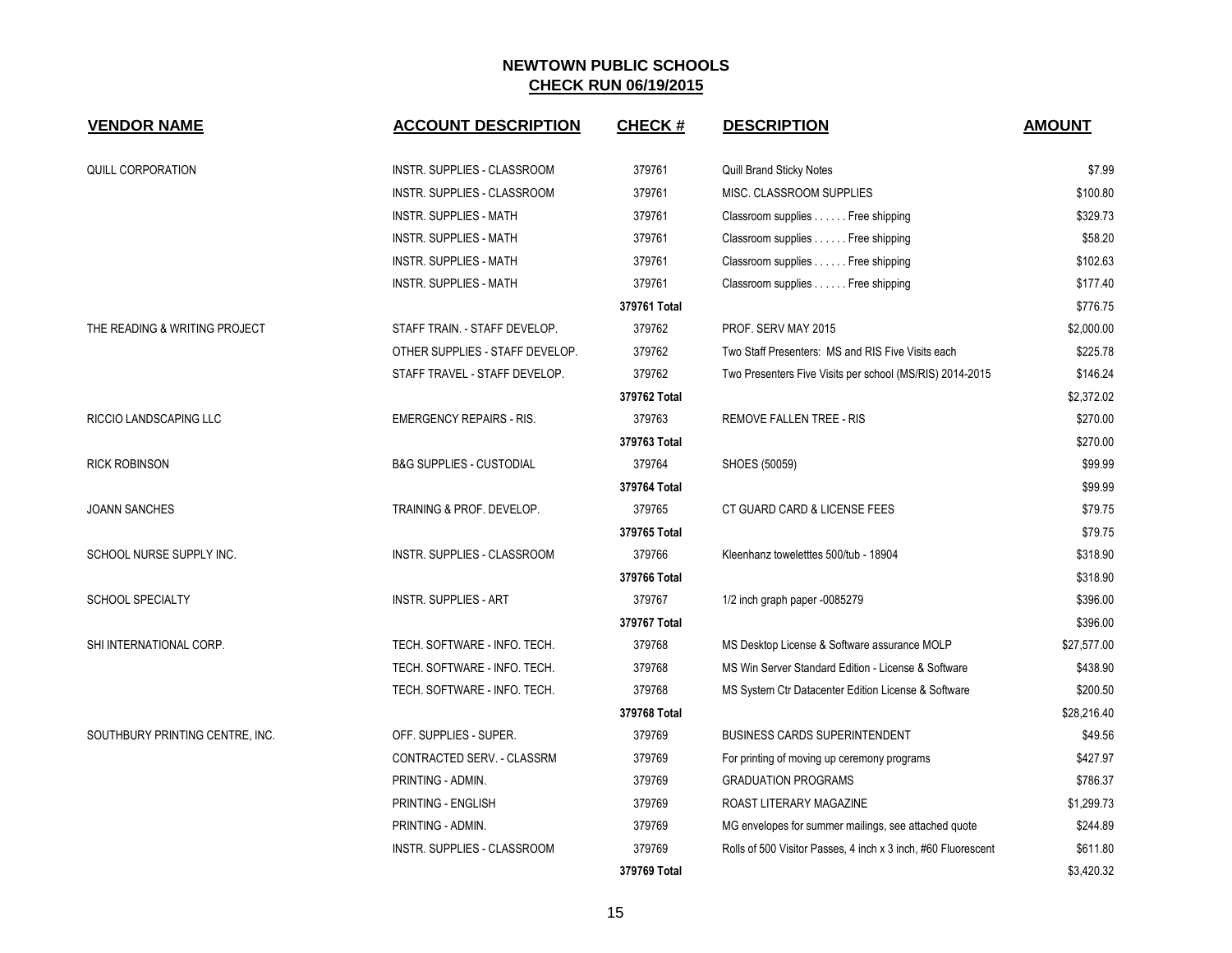| <b>VENDOR NAME</b>                  | <b>ACCOUNT DESCRIPTION</b>       | <b>CHECK#</b> | <b>DESCRIPTION</b>                           | <b>AMOUNT</b> |
|-------------------------------------|----------------------------------|---------------|----------------------------------------------|---------------|
| JOHN STANLEY OFFICE EQUIPMENT       | REPAIRS - INFO. TECH.            | 379770        | Repair Epson Short Throw 450W MRSFof0660L    | \$345.00      |
|                                     |                                  | 379770 Total  |                                              | \$345.00      |
| STEPNEY HARDWARE INC.               | <b>B&amp;G SUPPLIES - MAINT.</b> | 379771        | MAINTENANCE SUPPLIES - 2014-2015             | \$119.97      |
|                                     | <b>B&amp;G SUPPLIES - MAINT.</b> | 379771        | MAINTENANCE SUPPLIES - 2014-2015             | \$2.99        |
|                                     |                                  | 379771 Total  |                                              | \$122.96      |
| <b>TARRYWILE PARK &amp; MANSION</b> | CONTRACTED SERV. - WORLD LANG.   | 379772        | RENTAL OF THE MANSION                        | \$360.00      |
|                                     |                                  | 379772 Total  |                                              | \$360.00      |
| MICHELLE TENENBAUM                  | STAFF TRAIN. - MUSIC             | 379773        | MUSIC CONF.                                  | \$90.00       |
|                                     |                                  | 379773 Total  |                                              | \$90.00       |
| TESTA REFRIGERATION, LLC            | REPAIRS - CAFETERIA              | 379774        | REPAIR COLD TABLE                            | \$758.00      |
|                                     | <b>REPAIRS - CAFETERIA</b>       | 379774        | REPAIR OUT TAKES WATER ON FLOOR              | \$465.00      |
|                                     | REPAIRS - CAFETERIA              | 379774        | REPAIR TRAULSEN FREEZER                      | \$648.50      |
|                                     |                                  | 379774 Total  |                                              | \$1,871.50    |
| THYSSENKRUPP ELEVATOR CORP          | <b>B&amp;G CONTRACTED SERV.</b>  | 379775        | ELEVATOR SVC CONTRACT - CHALK HILL 2014-2015 | \$186.55      |
|                                     | <b>B&amp;G CONTRACTED SERV.</b>  | 379775        | ELEVATOR MAINT AGREEMENT - NHS (3 ELEVATORS) | \$2,470.56    |
|                                     |                                  | 379775 Total  |                                              | \$2,657.11    |
| DAWN TOLOMEO                        | STAFF TRAVEL - PUPIL SERV.       | 379776        | TRAVEL JUNE 2015                             | \$10.93       |
|                                     |                                  | 379776 Total  |                                              | \$10.93       |
| TOM'S SERVICE LLC                   | <b>REPAIRS - CAFETERIA</b>       | 379777        | REPAIR RANDEL STEAM TABLE                    | \$75.00       |
|                                     | REPAIRS - CAFETERIA              | 379777        | REPAIR SOUTHBEND C-OVEN                      | \$498.21      |
|                                     |                                  | 379777 Total  |                                              | \$573.21      |
| <b>TORRCO</b>                       | B. & G. REPAIRS - H.S.           | 379778        | REPLACE DRINKING FOUNTAIN - NHS              | \$905.79      |
|                                     | B. & G. REPAIRS - H.S.           | 379778        | REPLACE DRINKING FOUNTAIN - NHS              | \$12.39       |
|                                     |                                  | 379778 Total  |                                              | \$918.18      |
| TRI-LIFT INC.                       | <b>INSTR. SUPPLIES - MUSIC</b>   | 379779        | <b>6 VOLT BATTERY FORKLIFT</b>               | \$759.92      |
|                                     | <b>INSTR. SUPPLIES - MUSIC</b>   | 379779        | <b>LABOR</b>                                 | \$120.00      |
|                                     |                                  | 379779 Total  |                                              | \$879.92      |
| ULTRA GOLDEN SOFTWARE LLC           | PROF. SERV. - BUS. SERV          | 379780        | PROF. SERV. - BUS. SERV                      | \$450.00      |
|                                     |                                  | 379780 Total  |                                              | \$450.00      |
| URGENT CARE MEDICAL ASSOCIATES      | MEDICAL INS. PREMIUMS            | 379781        | <b>POST OFFER</b>                            | \$254.40      |
|                                     |                                  | 379781 Total  |                                              | \$254.40      |